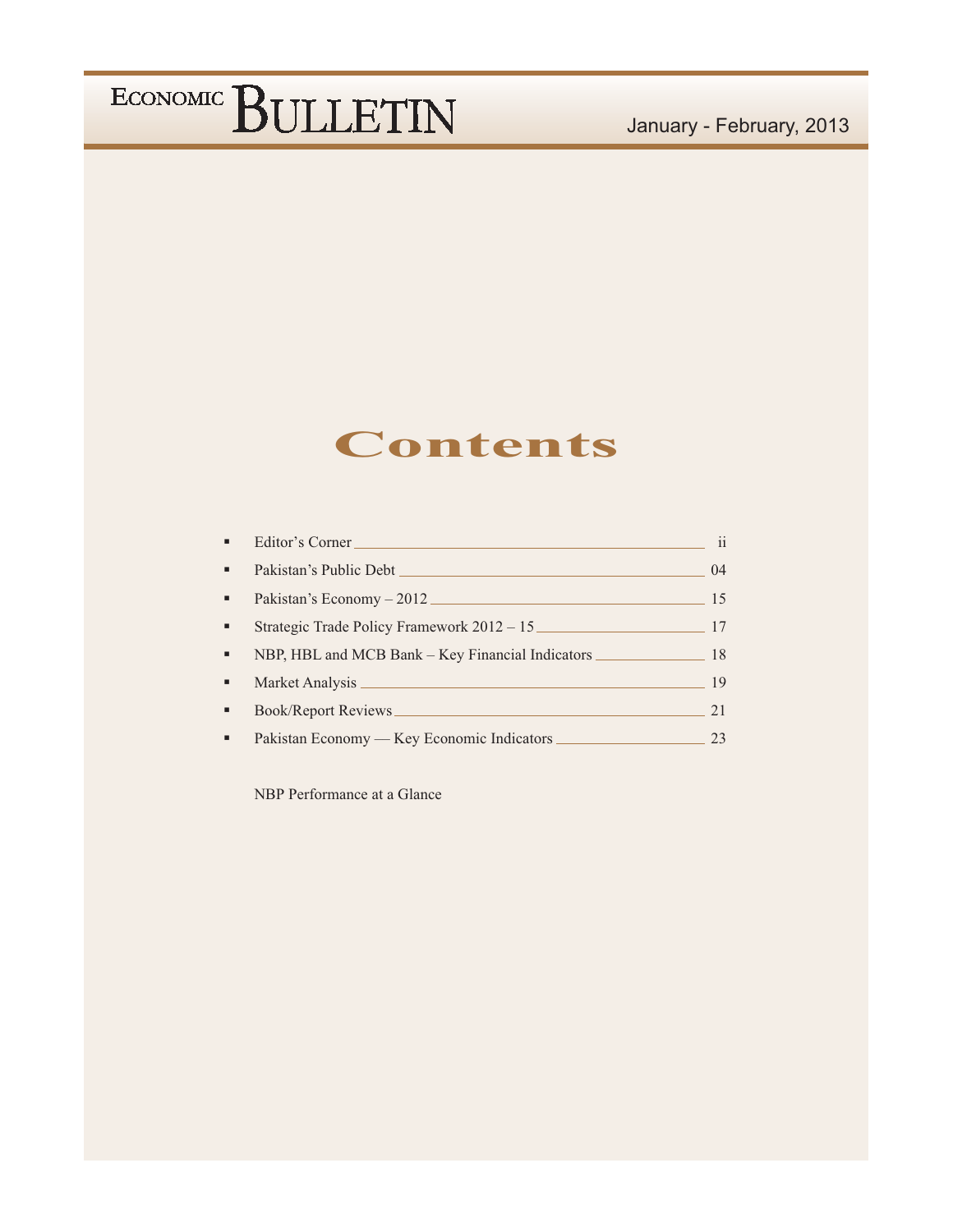### **Editor's Corner**

#### Dear Readers.

The recently released Annual Report 2011-12, The State of Pakistan's Economy, State Bank of Pakistan shows that national savings declined in FY12 to 10.5 percent of GDP against 13.2 percent a year earlier. The domestic savings rate too has been on a declining trend and as a proportion of GDP it has fallen from 11.5 percent in FY08 to 5.6 percent in FY12. This compares unfavourably with other regional countries at the same income level who have a higher savings rate.

National savings comprise of public and private sector savings. Public sector savings include government savings and savings produced by public sector enterprises (public corporations, public enterprises, self financing by financial institutions of public and general government). Public sector savings has been low over the years as the government has been a dissaver and the savings that have accrued is from public sector enterprises. The savings largely originate from the private sector, which includes savings of households and the corporate sector. The household sector, which constitutes the largest portion in national savings has shown a varying trend over the past five years. From 12.7 percent in FY08 it fell to 7.1 percent in FY10, rose in the following year to 10.2 percent, but again declined to 6.2 percent in FY12. On the other hand, savings trend in the corporate sector has been largely stagnant over the years.

The low savings rate has negative implications for the sustainability of economic growth. To sustain annual rate of growth of 6-8 percent per annum, an investment level of 20-25 percent GDP is needed. During the last 3 years however, GDP growth has averaged 3.3 percent, as investment levels in the economy remained sluggish. From a high of 22.1 percent in FY08, gross investment as a proportion of GDP has come down to 12.5 percent (FY12). This is worrisome as it essentially means a decline in future productive capacity of the economy.

Despite its critical significance, savings rate has remained low and cannot meet the investment levels needed for sustained growth of the economy. Little has been done to enhance domestic resource mobilization efforts in the economy. There are a number of factors which are responsible for low savings. These include among others; increasing disparity in incomes have promoted consumption rather than savings, lack of employment opportunities and thereby absence of income, persistent inflation has resulted in a fall in household income's purchasing power, lack of saving instruments in the market, lack of financial literacy, emergence of credit fostering consumption boom, fall in real interest rates because of inflation.

When savings are not forthcoming, the government's dependence on borrowed funds both internal and external rises, resulting in a buildup of debts, with its adverse consequences for the economy. The pressure of this debt on the country's exchequer can be gauged by the fact that debt servicing alone constitutes 32 percent of current expenditures and 33 percent of federal government revenues. Pakistan's total debt now stands at Rs12.9 trillion; domestic debt alone is Rs7.6 trillion, where unfunded debt (primarily made up of saving schemes) constitutes 23.5 percent.

Every effort needs to be made to raise the savings rate so to get a desirable investment level and hence sustained growth in the economy. Without concerted efforts to raise domestic savings, the country will not be able to get out of its debt trap, moderate inflationary pressures and achieve self sustaining growth. The financial sector would need to focus on providing innovative liability products so the investors have various options to chose from, also efforts should be made to enhance accessibility of financial services to excluded areas including rural areas, containing inflation would enhance rates of return on saving products, thereby encouraging savings.

Ayesha Mahm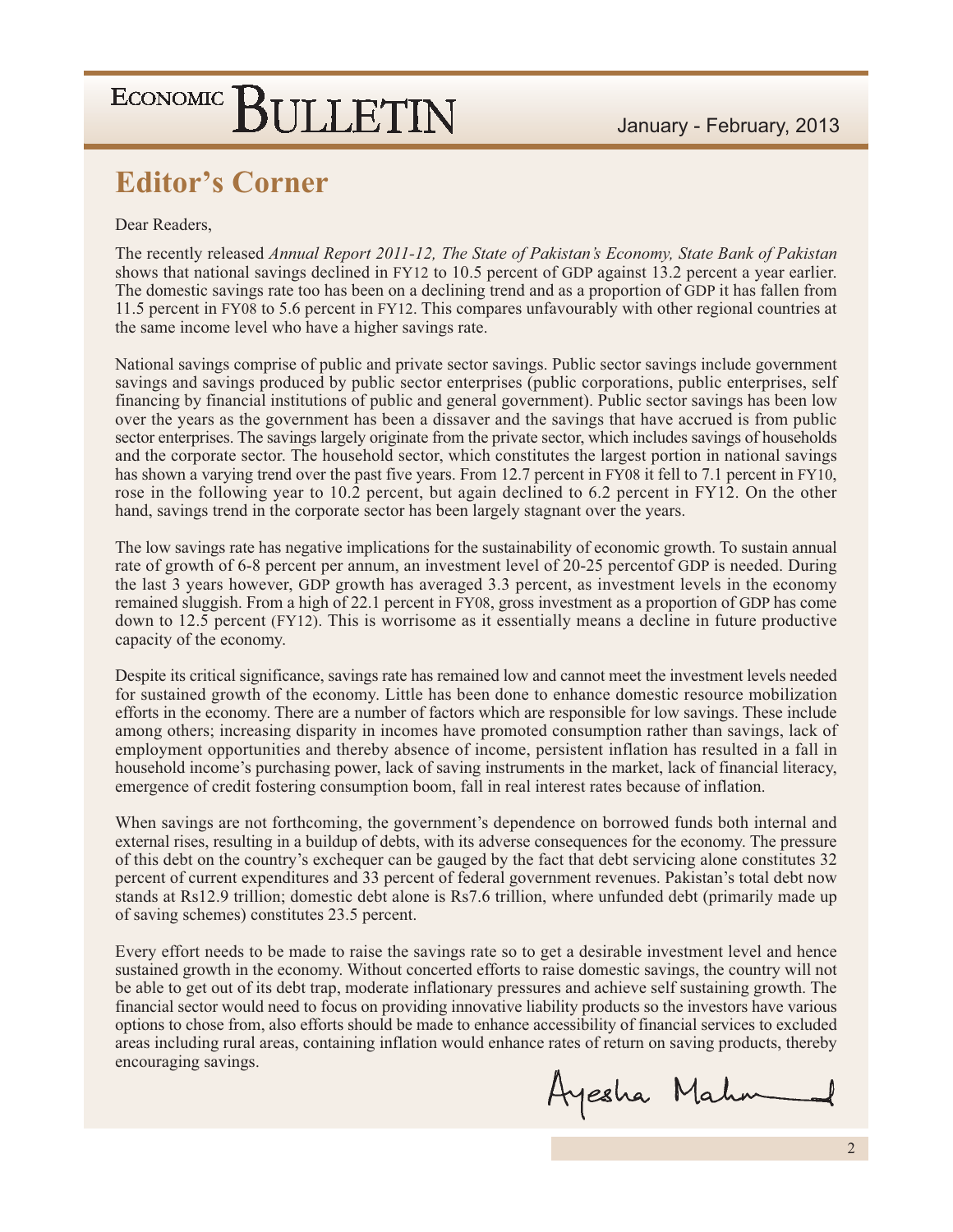#### January - February, 2013

**Investment and Savings** 

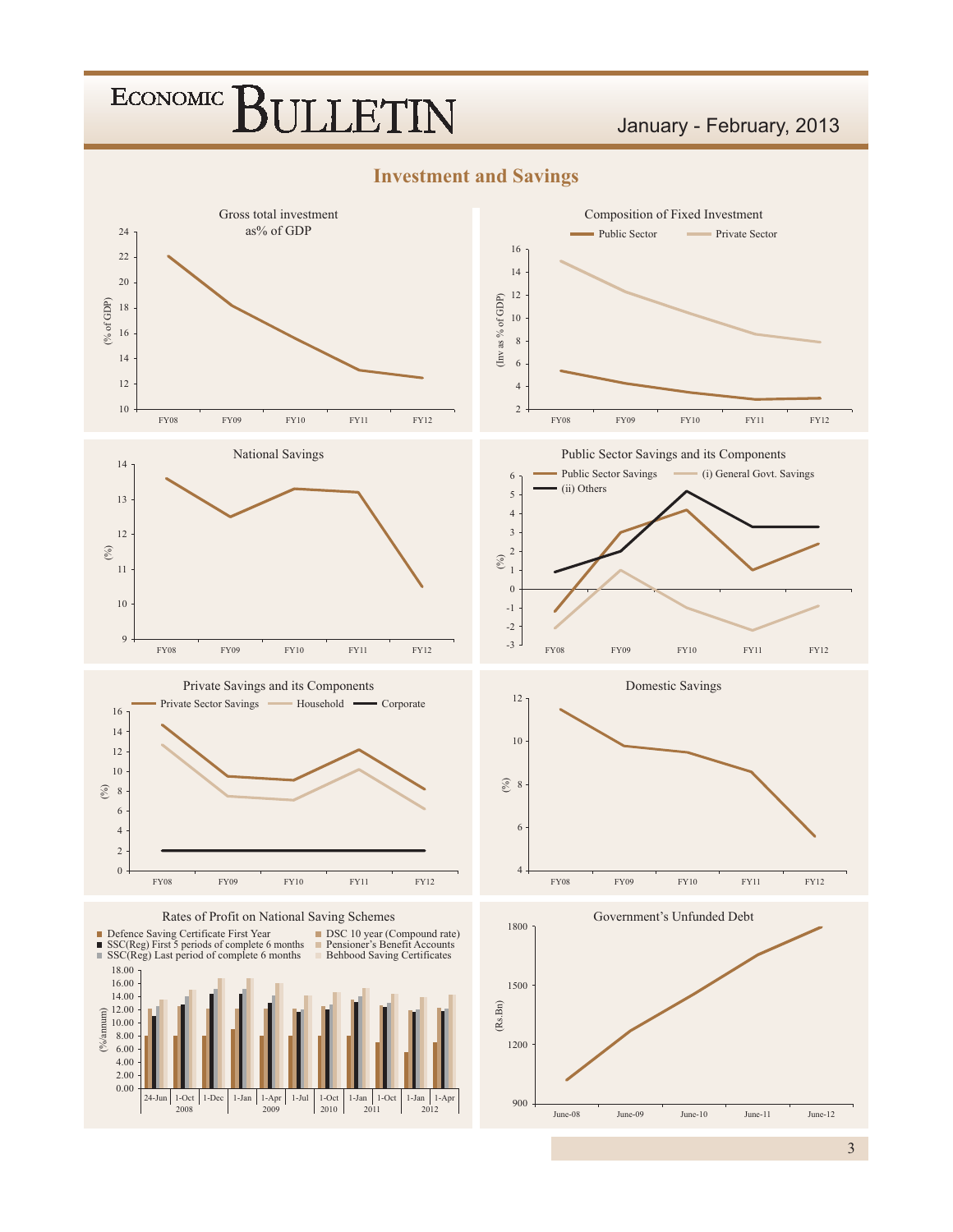### **Pakistan's Public Debt**

wisely

Over the years, Pakistan has failed to collect enough revenues to finance its budget. Large and growing budget deficits and the concomitant need for borrowing has resulted in high levels of public debt. While total expenditure as percent of GDP has ranged between 17-22 percent in the last 10-12 years, total revenue as percent of GDP has been lower at between 13-15 percent. This is because revenues have remained largely stagnant. Tax revenues have not been able to commensurately grow with expenditures because of a number of factors; narrow tax bases, revenue leakages, evasion and corruption. In recent years, the heavy burden of debt servicing on the budget has emerged as the biggest claimant of public resources. In 2011-12, interest payments on domestic and foreign debt claimed nearly 34 percent of current expenditure; this leads to a cut in expenditures on social development, infrastructure and other development expenditure.

Revenue shortfalls

> Trend in Revenue / Expenditure Total Expenditure as % of GDP Total Revenue as % of GDP  $24$  $22$ 20 18  $\binom{0}{0}$ 16  $14$  $12$  $10$ 2000 2001 2002 2003 2004 2005 2006 2007 2008 2009 2010 2011 2012 2013

Public debt as a means of financing gaps

Governments worldwide faced with budget deficits mobilize revenue by increasing taxes or resorting to domestic or external borrowing. When the government decides to borrow instead of introducing additional tax measures to finance the budget deficit, it creates a liability on itself known as public debt. It is an important means of meeting government financing gaps. In debt financing the government can borrow either directly from the central bank, domestic commercial banks, or from domestic non-bank sectors or from external sources. Government usually utilizes a number of options at the same time.

Borrowings whether domestic or from external sources has different macroeconomic implications. Borrowing from the central bank, leads to monetary expansion and is highly inflationary. Borrowing from domestic commercial banks is less inflationary, but it may crowd out private investment. Borrowing from external sources taps into foreign capital surplus, increases resource availability and is conducive for economic growth. However, excessive reliance on foreign borrowing and Borrowing to be used its improper use generates severe debt service obligations. Borrowed funds when properly managed and utilized can benefit a country's long term development. Beyond a certain level, debt is a drag on growth. If used wisely, it clearly improves welfare and enhances growth, but when it is used imprudently it can have disastrous consequences. It is the country's debt management strategy which not only needs to explore new and cheap sources of finance, but also to consider the proper use of borrowed funds.

> Studies have shown that high level of accumulated debt has an adverse effect on rate of investment and economic growth. If there is some likelihood that in future, debt will be larger than the country's repayment ability than the expected debt service costs will depress investment. Debt obligations can affect economic growth through the 'crowding' out' effect. When resources are utilized for servicing debt, little is available for investment and growth.

> The South Asia region has the largest fiscal deficit among developing countries with the region-wide deficit estimated at 8.2 percent in 2010. At the country level, fiscal deficits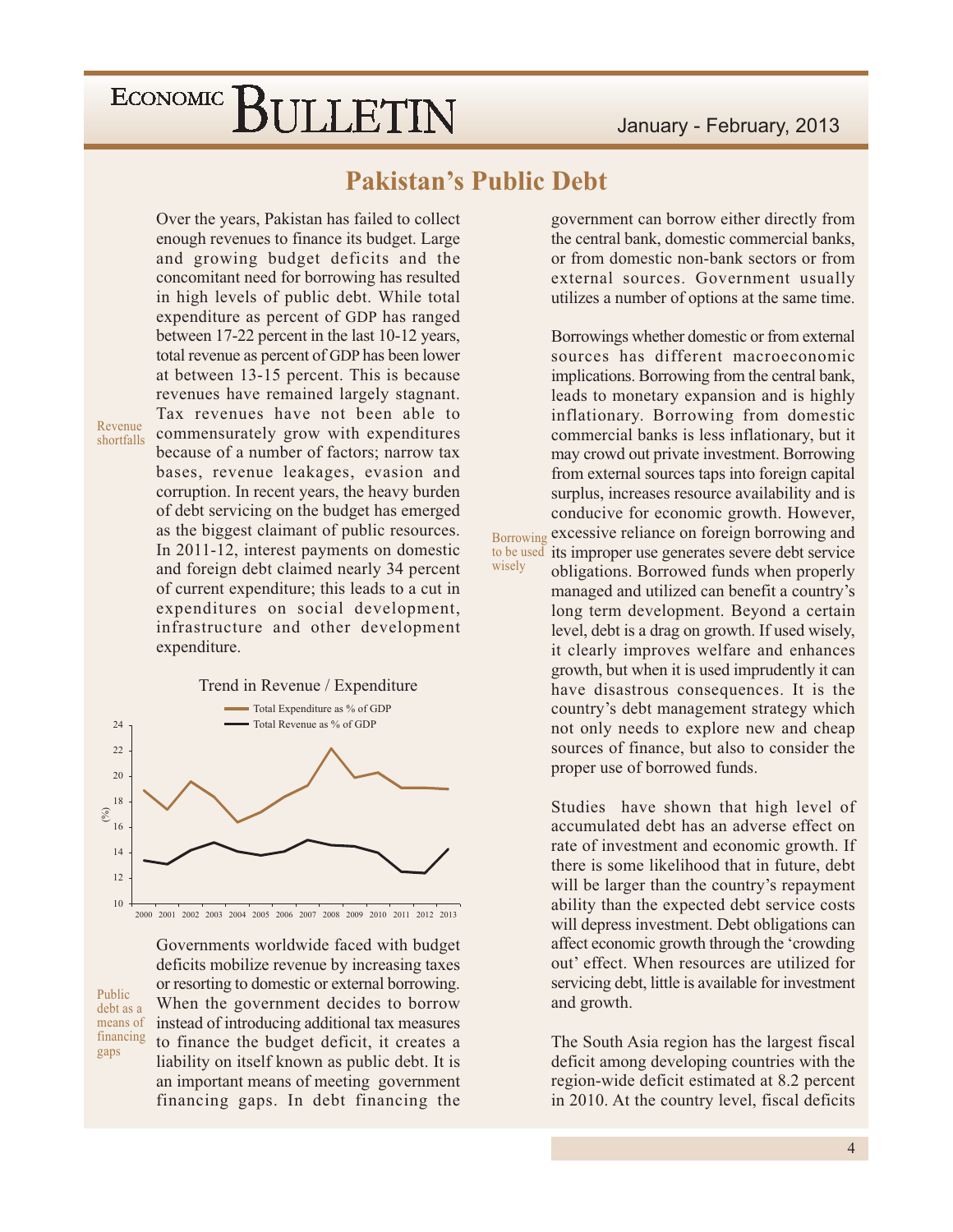as a share of GDP range significantly from 2.5 percent for Bangladesh to 22.4 percent for Maldives. India was 9.6 percent, Sri Lanka 8 percent, Pakistan 6.3 percent and Bhutan South Asia 6.1 percent. Tax mobilization in the region is region has low, leading to high fiscal deficits. Government large fiscal tax revenues averaged 14.3 percent as a share of GDP in  $2009$  – compared with Europe and Central Asia (21.4%), Sub-Saharan Africa (16.5%) and Latin America and Caribbean  $(16.4\%).$ 

deficits

burden on

Meanwhile on the expenditure side, the region carries a heavy burden in the form of high interest payments. These averaged at 18.2 percent in 2009, by far the highest share among developing regions. The Report Global Economic Prospects, January 2011 states, 'this reflects elevated interest payments as a share of total outlays in Bangladesh, (17.3%, as of 2009), India (17.7%), Pakistan (25.5%) and Sri Lanka (25.8%)'.

Global Economic Prospects Report for 2012 shows that 'in the region subsidy outlays have exceeded the targets. In India, subsidy outlays rose particularly due to an upsurge in oil subsidies. With a slowdown in activity, tax receipts failed to meet expected levels. The shortfall prompted the government to announce an increase in borrowing, which in turn led to a rise in government bond yields, raising the burden of interest payments. Slower revenue growth has contributed to larger fiscal deficits in Bhutan, Nepal and Pakistan.

On the expenditure side, fertilizer, food and fuel subsidies (on and off-budget) remain a significant burden on regional fiscal coffers. In Bhutan, a rise in capital expenditures was Subsidy a a key factor behind the expansion of the fiscal the budget deficit. Other structural factors are at play across the region, including rising debtservicing charges in a number of countries, while the region's low tax base makes consolidation especially challenging'.

> Large fiscal deficits in South Asia compared with other developing regions remain a source

#### January - February, 2013

of concern, as government borrowing requirements may be crowding out private investment, while associated spending may be contributing to inflationary pressures. India's general government deficit is estimated at over 9 percent of GDP, significantly higher than the 1.7 percent average deficit for the emerging market economies belonging to the Group of 20, according to the *IMF's Fiscal Monitor* 

Despite efforts at consolidation, fiscal deficits are 6 percent or higher in Pakistan and Sri Lanka, and above 4 percent in Bangladesh. Subsidies, mainly for fuel and to a lesser extent for food, contribute to the overall  $deficits - subsidies account for over 2 percent$ Subsidies contribute of GDP in India and Pakistan, and over 3.5 to deficits percent of GDP in Bangladesh, according to the recent World Bank and IMF estimates. Moreover, losses of public sector firms in the petroleum and electricity sectors have been substantial in South Asian countries, implying a 'quasi-fiscal' burden for governments.

> Government across South Asia have taken steps to redress these subsidies, in particular by raising administered prices for fuel, and in some cases, of electricity. For instance, Sri Lanka raised administered fuel prices in early 2012 as part of fiscal reforms, and again later in the year. Bangladesh has raised fuel prices to reduce the burden of subsidies. The Indian government raised regulated diesel prices by 14 percent in September 2012.

> Efforts to bring deficits under control will also need to involve efforts to broaden the tax base, which is extremely narrow in some countries and to improve compliance  $-$  in particular, in Pakistan where a very small percentage of citizens pay income tax, states the *Global Economic Prospects* 2013 Report.

> Over the years, Pakistan has faced persistent fiscal deficits, because revenues have fallen short of meeting rising expenditures. Expenditure as a proportion of GDP has been higher than revenue generation as a proportion of GDP. The later suffers from narrow tax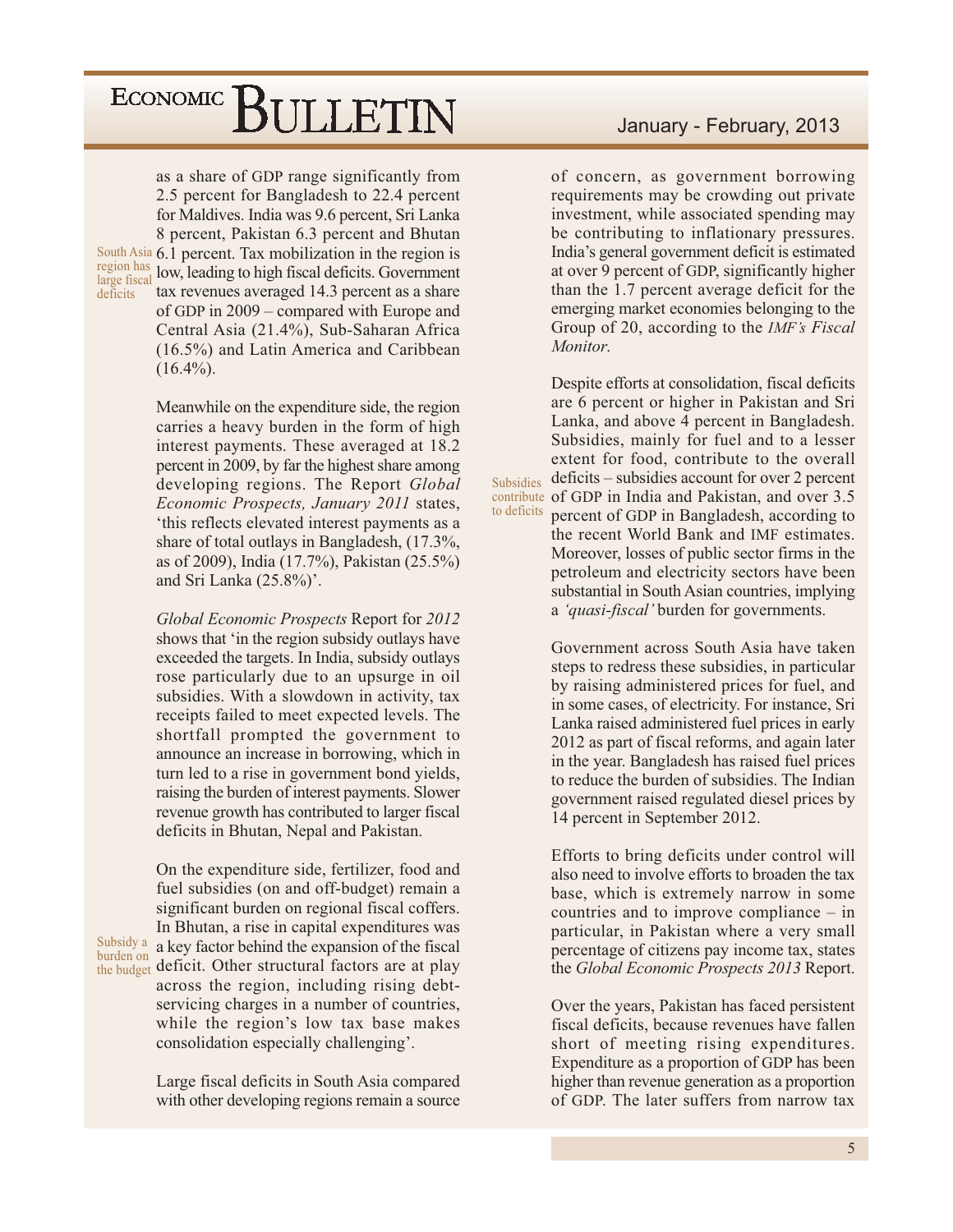#### January - February, 2013

|                                         |                          | Afghanistan              |                                   |                  | Bangladesh   |                |                          | Bhutan           |              |                  | India                  |                  |
|-----------------------------------------|--------------------------|--------------------------|-----------------------------------|------------------|--------------|----------------|--------------------------|------------------|--------------|------------------|------------------------|------------------|
|                                         | 2000                     | 2008                     | 2011                              | 2000             | 2008         | 2011           | 2000                     | 2008             | 2011         | 2000             | 2008                   | 2011             |
| Summary external debt data              |                          |                          |                                   |                  |              |                |                          |                  |              |                  |                        |                  |
| <b>External debt stocks</b>             |                          | 2134                     | 2623                              | 15596            | 22952        | 27043          | 212                      | 695              | 1035         |                  | 101130 227043 334331   |                  |
| Long-term external debt                 | $\overline{\phantom{0}}$ | 1985                     | 2023                              | 14985            | 20300        | 22350          | 202                      | 678              | 1021         | 96781            | 182173                 | 250171           |
| Public & publically guaranteed          | $\overline{\phantom{0}}$ | 1985                     | 2023                              | 14985            | 20300        | 22350          | 202                      | 678              | 1021         | 81195            | 76248                  | 107857           |
| Private non-guaranteed                  | $\overline{\phantom{0}}$ | $\boldsymbol{0}$         | $\overline{0}$                    | $\boldsymbol{0}$ | $\mathbf{0}$ | $\mathbf{0}$   | $\boldsymbol{0}$         | $\boldsymbol{0}$ | $\mathbf{0}$ | 15586            | 105925                 | 142314           |
| Use of IMF credit                       | $\theta$                 | 131                      | 373                               | 277              | 758          | 1271           | 8                        | 9                | 9            | 888              | 1049                   | 6108             |
| Short-term external debt                | $\overline{\phantom{0}}$ | 17                       | 228                               | 334              | 1894         | 3422           | $\overline{2}$           | 8                | 5            | 3462             | 43821                  | 78052            |
|                                         |                          |                          |                                   |                  |              |                |                          |                  |              |                  |                        |                  |
| <b>External debt flows</b>              |                          |                          |                                   |                  |              |                |                          |                  |              |                  |                        |                  |
| Disbursements                           |                          | 132                      | 81                                | 861              | 1939         | 1469           | 35                       | 32.0             | 267          | 10556            | 38690                  | 42727            |
| Long-terms external debt                |                          | 96                       | 62                                | 861              | 1732         | 1469           | 35                       | 32.0             | 267          | 10556            | 38690                  | 72727            |
| IMF purchases                           | $\theta$                 | 36                       | 19                                | $\boldsymbol{0}$ | 206          | $\Omega$       | $\boldsymbol{0}$         | $\boldsymbol{0}$ | $\theta$     | $\boldsymbol{0}$ | $\mathbf{0}$           | $\boldsymbol{0}$ |
|                                         |                          |                          |                                   |                  |              |                |                          |                  |              |                  |                        |                  |
| Principal repayments                    |                          | $\mathbf{1}$             | $\mathbf{1}$                      | 572              | 640          | 1181           | 5                        | 43               | 47           | 6728             | 23685                  | 22138            |
| Long-terms external debt                |                          | $\mathbf{1}$             | $\mathbf{1}$                      | 487              | 632          | 1050           | 5                        | 43               | 47           | 6702             | 23685                  | 22138            |
| IMF purchases                           | $\theta$                 | $\theta$                 | $\mathbf{0}$                      | 86               | 8            | 131            | $\overline{0}$           | $\mathbf{0}$     | $\Omega$     | 25               | $\overline{0}$         | $\mathbf{0}$     |
|                                         |                          |                          |                                   |                  |              |                |                          |                  |              |                  |                        |                  |
| Interest payments                       |                          | 7                        | 10                                | 197              | 249          | 312            | $\overline{2}$           | 38               | 38           | 4232             | 7287                   | 7039             |
| Long-terms external debt                |                          | 6                        | 9                                 | 165              | 203          | 258            | $\overline{c}$           | 38               | 38           | 4007             | 5716                   | 6192             |
| <b>IMF</b> purchases                    | $\overline{2}$           | $\mathbf{1}$             | $\mathbf{0}$                      | 10               | $\,$ 8 $\,$  | $\overline{4}$ | $\boldsymbol{0}$         | $\mathbf{0}$     | $\theta$     | 40               | 9                      | $\overline{7}$   |
| Short-term external debt                | $\overline{\phantom{0}}$ | $\overline{0}$           | $\mathbf{1}$                      | 22               | 39           | 50             | $\overline{0}$           | $\overline{0}$   | $\theta$     | 185              | 1563                   | 841              |
| Currency composition of public and      |                          |                          |                                   |                  |              |                |                          |                  |              |                  |                        |                  |
| publically guaranteed debt (%)          |                          |                          |                                   |                  |              |                |                          |                  |              |                  |                        |                  |
| Euro                                    |                          | 0.0                      | 0.0                               |                  | 0.7          | 0.5            | $\overline{\phantom{0}}$ | 11.6             | 8.9          |                  | 5.4                    | 3.6              |
| Japanese yen                            |                          | 0.0                      | 0.0                               | 20.3             | 10.0         | 9.6            | 0.0                      | 0.0              | 3.6          | 12.6             | 23.0                   | 19.6             |
| Pound Sterling                          |                          | 0.0                      | 0.0                               | 3.0              | 1.5          | 1.1            | 0.0                      | 0.0              | 0.0          | 3.8              | 2.1                    | 1.1              |
| Swiss franc                             |                          | 0.0                      | 0.0                               | 0.0              | 0.0          | 0.0            | 0.0                      | 0.0              | 0.0          | 0.3              | 0.2                    | 0.2              |
| <b>US</b> dollars                       | $\qquad \qquad -$        | 82.6                     | 73.7                              | 44.3             | 52.4         | 50.5           | 17.7                     | 22.9             | 23.4         | 66.3             | 64.4                   | 70.5             |
| Average terms of new commitments        |                          |                          |                                   |                  |              |                |                          |                  |              |                  |                        |                  |
| <b>Official creditors</b>               |                          |                          |                                   |                  |              |                |                          |                  |              |                  |                        |                  |
| Interest $(\% )$                        |                          | 0.5                      | 0.0                               | 2.4              | 1.2          | 0.9            | 3.6                      | 0.8              | 0.5          | 5.6              | 2.0                    | 1.0              |
| Maturity (years)                        | $\overline{\phantom{0}}$ | 34.6                     | 0.0                               | 28.4             | 37.5         | 34.7           | 32.1                     | 38.9             | 31.2         | 23.7             | 26.4                   | 25.2             |
| Grace period (years)                    |                          | 10.0                     | 0.0                               | 7.4              | 9.5          | 3.6            | 10.5                     | 9.4              | 9.6          | 6.5              | 5.3                    | 5.0              |
| <b>Private creditors</b>                |                          |                          |                                   |                  |              |                |                          |                  |              |                  |                        |                  |
| Interest $(\% )$                        |                          | 0.0                      | 0.0                               | 3.0              | 0.0          | 0.0            | 0.0                      | 0.0              | 0.0          | 4.2              | 4.4                    | 2.8              |
| Maturity (years)                        |                          | 0.0                      | 0.0                               | 12.7             | 0.0          | 0.0            | 0.0                      | 0.0              | 0.0          | 5.0              | 8.7                    | 7.5              |
| Grace period (years)                    |                          | 0.0                      | 0.0                               | 3.2              | 0.0          | 0.0            | 0.0                      | 0.0              | 0.0          | 4.8              | 2.5                    | 5.8              |
| <b>Major economic aggregates</b>        |                          |                          |                                   |                  |              |                |                          |                  |              |                  |                        |                  |
| Gross national income (GNI)             |                          | 10810                    | $\overline{\phantom{0}}$          | 48857            |              | 86607 119788   | 419                      | 1073             | 1594         |                  | 469716 1216938 1830516 |                  |
| Exports of goods, services              |                          |                          |                                   |                  |              |                |                          |                  |              |                  |                        |                  |
| & primary income                        |                          |                          | $\overline{\phantom{0}}$          | 7293             | 17594        | 27334          | $\overline{\phantom{0}}$ | 686              | 761          |                  | 62453 320713 446750    |                  |
| Imports of goods, services              |                          |                          |                                   |                  |              |                |                          |                  |              |                  |                        |                  |
| & primary income                        |                          |                          | $\hspace{1.0cm} - \hspace{1.0cm}$ | 10018            | 26286        | 39397          | $\qquad \qquad -$        | 832              | 1399         |                  | 80489 400437 568362    |                  |
| Current account balance                 |                          |                          | $\hspace{1.0cm} - \hspace{1.0cm}$ | $-306$           | 840          | 244            | $\qquad \qquad -$        | $-28$            | $-355$       |                  | $-4601 - 30.972$       | $-60038$         |
| International reserves                  |                          | 2431                     | 5268                              | 1486             | 5689         | 8510           | 318                      | 765              | 790          |                  | 37902 247419 271285    |                  |
| <b>Ratios</b>                           |                          |                          |                                   |                  |              |                |                          |                  |              |                  |                        |                  |
| External debt stocks to exports $(\% )$ |                          |                          | $\qquad \qquad -$                 | 213.9            | 130.5        | 98.9           | $\qquad \qquad -$        | 101.2            | 136.1        | 161.9            | 70.8                   | 74.8             |
| External debt stocks to GNI (%)         |                          | 19.7                     | $\overline{\phantom{0}}$          | 31.9             | 26.5         | 22.6           | 50.5                     | 64.7             | 65.0         | 21.5             | 18.7                   | 18.3             |
| Debt service to exports (%)             | -                        | $\overline{\phantom{0}}$ | $\overline{\phantom{0}}$          | 10.5             | 5.1          | 5.5            | $\overline{\phantom{0}}$ | 11.9             | 11.1         | 17.5             | 9.7                    | 6.5              |
| Reserves to imports (months)            | $\qquad \qquad -$        | 113.9                    | 200.8                             | 1.8              | 2.6          | 2.6            | $\overline{\phantom{0}}$ | 11.0             | 6.8          | 5.7              | 7.4                    | 5.7              |

#### South Asia: Selected Debt Indicators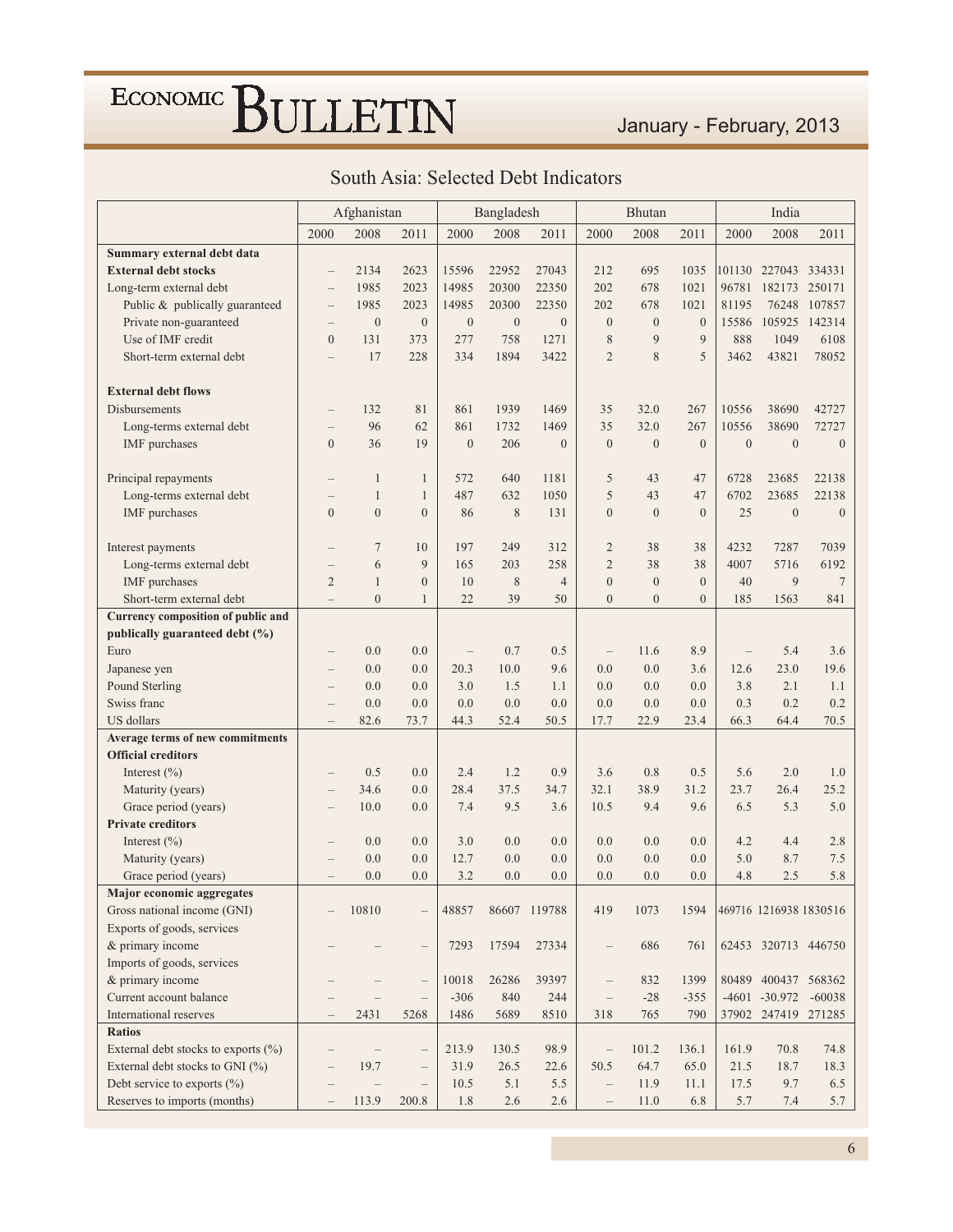### January - February, 2013

|                                                |                | Maldives      |                          |                  | Nepal          |                |                                   | Pakistan            |              |                | Sri Lanka        |         |
|------------------------------------------------|----------------|---------------|--------------------------|------------------|----------------|----------------|-----------------------------------|---------------------|--------------|----------------|------------------|---------|
|                                                | 2000           | 2008          | 2011                     | 2000             | 2008           | 2011           | 2000                              | 2008                | 2011         | 2000           | 2008             | 2011    |
| Summary external debt data                     |                |               |                          |                  |                |                |                                   |                     |              |                |                  |         |
| <b>External debt stocks</b>                    | 206.4          | 917.3         | 983.0                    | 2878             | 3698           | 3956           | 32954                             | 49505               | 60182        | 9173           | 15723            | 23984   |
| Long-term external debt                        | 184.7          | 697.1         | 726.3                    | 2826             | 3551           | 3661           | 29684                             | 43522               | 47685        | 8236           | 13345            | 19746   |
| Public & publically guaranteed                 | 184.7          | 488.6         | 684.4                    | 2826             | 3551           | 3661           | 27124                             | 40338               | 45122        | 7868           | 12611            | 18733   |
| Private non-guaranteed                         | 0.0            | 208.5         | 41.9                     | $\mathbf{0}$     | $\mathbf{0}$   | $\mathbf{0}$   | 2560                              | 3184                | 2563         | 368            | 734              | 1013    |
| Use of IMF credit                              | 0.4            | 4.4           | 27.5                     | 23               | 89             | 214            | 1751                              | 4614                | 9962         | 253            | 278              | 2325    |
| Short-term external debt                       | 21.4           | 215.9         | 229.2                    | 29               | 57             | 81             | 1519                              | 1370                | 2535         | 685            | 2100             | 1913    |
|                                                |                |               |                          |                  |                |                |                                   |                     |              |                |                  |         |
| <b>External debt flows</b>                     |                |               |                          |                  |                |                |                                   |                     |              |                |                  |         |
| Disbursements                                  | 13.6           | 144.9         | 124.5                    | 154              | 103            | 306            | 1838                              | 6802                | 2875         | 732            | 1238             | 3411    |
| Long-terms external debt                       | 13.6           | 144.9         | 124.5                    | 154              | 103            | 306            | 1644                              | 3601                | 2875         | 732            | 1238             | 2976    |
| IMF purchases                                  | $\overline{0}$ | 0.0           | 0.0                      | $\boldsymbol{0}$ | $\overline{0}$ | $\Omega$       | 195                               | 3201                | $\mathbf{0}$ | $\overline{0}$ | $\boldsymbol{0}$ | 435     |
|                                                |                |               |                          |                  |                |                |                                   |                     |              |                |                  |         |
| Principal repayments                           | 13.9           | 67.2          | 73.6                     | 71               | 127            | 167            | 1870                              | 1943                | 1936         | 539            | 882              | 811     |
| Long-terms external debt                       | 13.9           | 64.7          | 73.6                     | 67               | 127            | 162            | 1587                              | 1763                | 1664         | 453            | 804              | 798     |
| <b>IMF</b> purchases                           | $\overline{0}$ | 2.4           | $\mathbf{0}$             | $\overline{4}$   | $\mathbf{0}$   | $\overline{4}$ | 282                               | 180                 | 272          | 86             | 78               | 12      |
|                                                |                |               |                          |                  |                |                |                                   |                     |              |                |                  |         |
| Interest payments                              | 5.9            | 29.3          | 20.3                     | 31               | 35             | 36             | 995                               | 1069                | 1023         | 252            | 350              | 503     |
| Long-terms external debt                       | 4.7            | 20.5          | 11.4                     | 28               | 34             | 35             | 857                               | 1026                | 805          | 213            | 286              | 446     |
| <b>IMF</b> purchases                           | 0.0            | 0.3           | 0.2                      | $\mathbf{1}$     | $\mathbf{0}$   | $\Omega$       | 59                                | 9                   | 178          | 5              | 9                | 24      |
| Short-term external debt                       | 1.2            | 8.6           | 8.6                      | 3                | $\mathbf{1}$   | $\mathbf{1}$   | 78                                | 33                  | 39           | 34             | 56               | 33      |
| Currency composition of public and             |                |               |                          |                  |                |                |                                   |                     |              |                |                  |         |
| publically guaranteed debt (%)                 |                |               |                          |                  |                |                |                                   |                     |              |                |                  |         |
| Euro                                           |                | 22.7          | 19.0                     |                  | 1.7            | 1.2            | $\hspace{1.0cm} - \hspace{1.0cm}$ | 10.0                | 8.2          |                | 9.2              | 6.9     |
| Japanese yen                                   | 0.0            | 0.3           | 4.9                      | 9.2              | 8.0            | 10.2           | 16.9                              | 17.7                | 19.5         | 30.0           | 31.4             | 26.6    |
| Pound Sterling                                 | 0.2            | 0.0           | 0.0                      | 0.1              | 0.0            | 0.0            | 0.7                               | 0.2                 | 0.1          | 0.5            | 0.1              | 0.0     |
| Swiss franc                                    | 0.0            | 0.0           | 0.0                      | 0.0              | 0.0            | 0.0            | 0.3                               | 0.2                 | 0.2          | 0.2            | 0.0              | 0.0     |
| US dollars<br>Average terms of new commitments | 53.3           | 47.0          | 43.9                     | 38.6             | 42.5           | 40.5           | 41.6                              | 44.3                | 45.7         | 38.4           | 40.4             | 51.7    |
| <b>Official creditors</b>                      |                |               |                          |                  |                |                |                                   |                     |              |                |                  |         |
| Interest $(\% )$                               | 2.5            | 0.9           | 0.6                      | 1.4              | 0.6            | 1.0            | 6.2                               | 2.2                 | 1.1          | 2.4            | 2.1              | 1.7     |
| Maturity (years)                               | 34.7           | 12.9          | 12.6                     | 31.4             | 30.7           | 36.2           | 12.8                              | 22.9                | 28.9         | 32.0           | 21.0             | 25.0    |
| Grace period (years)                           | 9.3            | 4.0           | 2.9                      | 8.1              | 9.8            | 4.8            | 3.1                               | 5.9                 | 6.4          | 8.5            | 7.6              | 4.4     |
| <b>Private creditors</b>                       |                |               |                          |                  |                |                |                                   |                     |              |                |                  |         |
| Interest $(\% )$                               | 6.6            | 0.0           | 0.0                      | 0.0              | 0.0            | 0.0            | 8.0                               | 0.0                 | 0.0          | 6.6            | 3.1              | 5.9     |
| Maturity (years)                               | 8.8            | 0.0           | 0.0                      | 0.0              | 0.0            | 0.0            | 5.3                               | 0.0                 | 0.0          | 10.4           | 9.9              | 9.9     |
| Grace period (years)                           | 1.1            | 0.0           | 0.0                      | 0.0              | 0.0            | 0.0            | 1.0                               | 0.0                 | 0.0          | 1.3            | 3.4              | 9.3     |
| Major economic aggregates                      |                |               |                          |                  |                |                |                                   |                     |              |                |                  |         |
| Gross national income (GNI)                    | 594.3          | 1805.6 1959.6 |                          | 5514             | 12695          | 18989          |                                   | 73025 167234 220252 |              | 16016          | 39746            | 58521   |
| Exports of goods, services                     |                |               |                          |                  |                |                |                                   |                     |              |                |                  |         |
| & primary income                               | 467.5          | 1063.1        | $\qquad \qquad -$        | 1354             | 1946           | 2150           | 10237                             | 26756               | 32173        | 6527           | 10338            | 14109   |
| Imports of goods, services                     |                |               |                          |                  |                |                |                                   |                     |              |                |                  |         |
| & primary income                               | 492.0          | 1646.9        | $\overline{\phantom{0}}$ | 1825             | 4456           | 6588           | 14484                             | 53546               | 50838        | 8554           | 16889            | 23368   |
| Current account balance                        | $-51.5$        | $-647.3$      | $-490.1$                 | $-131$           | 733            | 289            | $-85$                             | $-15655$            | $-2234$      | $-1044$        | $-3885$          | $-4615$ |
| International reserves                         | 122.8          | 243.6         | 348.7                    | 945              | 2458           | 3631           | 1513                              | 7194                | 14528        | 1039           | 2469             | 6248    |
| <b>Ratios</b>                                  |                |               |                          |                  |                |                |                                   |                     |              |                |                  |         |
| External debt stocks to exports $(\% )$        | 44.1           | 86.3          | $\qquad \qquad -$        | 212.5            | 190.0          | 184.0          | 321.9                             | 185.0               | 187.1        | 140.5          | 152.1            | 170.0   |
| External debt stocks to GNI (%)                | 34.7           | 50.8          | 50.2                     | 52.2             | 29.1           | 20.8           | 45.1                              | 29.6                | 27.3         | 57.3           | 39.6             | 41.0    |
| Debt service to exports $(\% )$                | 4.2            | 9.1           | $\overline{\phantom{0}}$ | 7.5              | 8.3            | 9.5            | 28.0                              | 11.3                | 9.2          | 12.1           | 11.9             | 9.3     |
| Reserves to imports (months)                   | 3.0            | 1.8           | $\qquad \qquad -$        | 6.2              | 6.6            | 6.6            | 1.3                               | 1.6                 | 3.4          | 1.5            | 1.8              | 3.2     |

(US\$ million, unless otherwise indicated)

Source: International Debt Statistics, The World Bank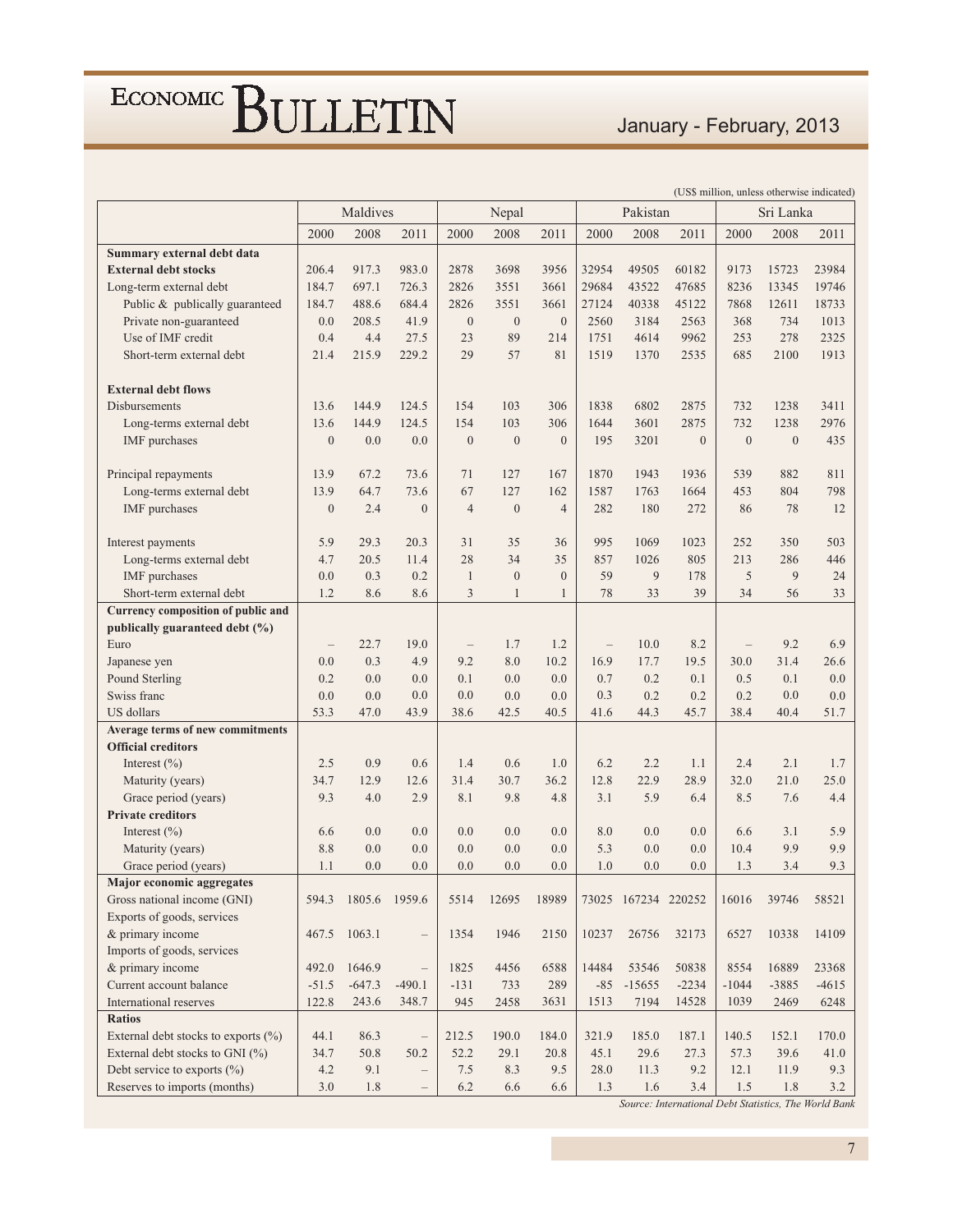|                                                                | Short-term<br>debt                                                                                                               | 228         | 3422       | 5       | 78052                    | 229            | $\overline{81}$ | 2535     | 1913      |                                                              |
|----------------------------------------------------------------|----------------------------------------------------------------------------------------------------------------------------------|-------------|------------|---------|--------------------------|----------------|-----------------|----------|-----------|--------------------------------------------------------------|
|                                                                | IMF credit<br>Use of                                                                                                             | 373         | 1271       | $\circ$ | 6108                     | 28             | 214             | 9962     | 2325      |                                                              |
|                                                                | (memo)<br>$IDA$                                                                                                                  | 413         | 10712      | 138     | 26605                    | 103            | 1426            | 10772    | 2652      |                                                              |
|                                                                | (memo)<br><b>IBRD</b>                                                                                                            | $\circ$     | $\circ$    | $\circ$ | 11524                    | $\circ$        | $\circ$         | 1610     | $\circ$   |                                                              |
|                                                                | guaranteed,<br>banks and<br>Private<br>other<br>non                                                                              | $\circ$     | $\circ$    | $\circ$ | 131453                   | 42             | $\circ$         | 2313     | 1013      | Source: International Debt Statistics - 2013, The World Bank |
| Composition of Total External Debt Stocks for 2011<br>(USS Mn) | guaranteed, guaranteed, guaranteed, commercial guaranteed, commercial<br>Private<br>bonds<br>non                                 | $\circ$     | $\circ$    | $\circ$ | 10861                    | $\circ$        | $\circ$         | 250      | $\circ$   |                                                              |
|                                                                | guaranteed,<br>banks and<br>Public and<br>publicly<br>other                                                                      | $\circ$     | 66         | $\circ$ | 15630                    | $110\,$        | $\sim$          | 218      | 943       |                                                              |
|                                                                | Public and<br>publicly<br>bonds                                                                                                  | $\circ$     | $\circ$    | $\circ$ | 16517                    | $\circ$        | $\circ$         | 1550     | 3000      |                                                              |
|                                                                | Public and Public and<br>publicly<br>bilateral                                                                                   | 950         | 3594       | 636     | 26870                    | 274            | 505             | 17927    | 8459      |                                                              |
|                                                                | multilateral<br>publicly                                                                                                         | 1073        | 18690      | 385     | 48841                    | 301            | 3153            | 25427    | 6331      |                                                              |
|                                                                | external<br>$long-$<br>Total<br>term<br>debt                                                                                     | 2023        | 22350      | 1021    | 250171                   | 726            | 3661            | 47685    | 19746     |                                                              |
|                                                                | Ratio of<br>$\begin{array}{c} \text{total} \\ \text{external} \\ \text{debt to} \\ \text{GNI} \, (\%) \end{array}$               |             | 25         | 75      | $\overline{\mathcal{L}}$ | $\overline{5}$ | 25              | 32       | 48        |                                                              |
|                                                                | Ratio of<br>$\begin{array}{c} \text{total} \\ \text{external} \\ \text{debt to} \\ \text{exports} \\ \text{exports} \end{array}$ | 84          | 123        | 157     | 93                       | 73             | 209             | 215      | 208       |                                                              |
|                                                                | external<br>debt, 2011<br>(\$ Mn)<br>Total                                                                                       | 2623        | 27043      | 1035    | 334331                   | 983            | 3956            | 60182    | 23984     |                                                              |
|                                                                | Country                                                                                                                          | Afghanistan | Bangladesh | Bhutan  | India                    | Maldives       | Nepal           | Pakistan | Sri Lanka |                                                              |

South Asia: Key Indebtedness Indicators, 2009-2011

Pakistan appears to be a relatively highly indebted country compared to other South Asian countries. The ratio of external debt to exports at 215 percent is higher compared to others in the region. Maldives with external debt of \$983 million has a ratio of 73 percent. Long term external debt primarily makes up for 79 percent of Pakistan's external debt.

#### January - February, 2013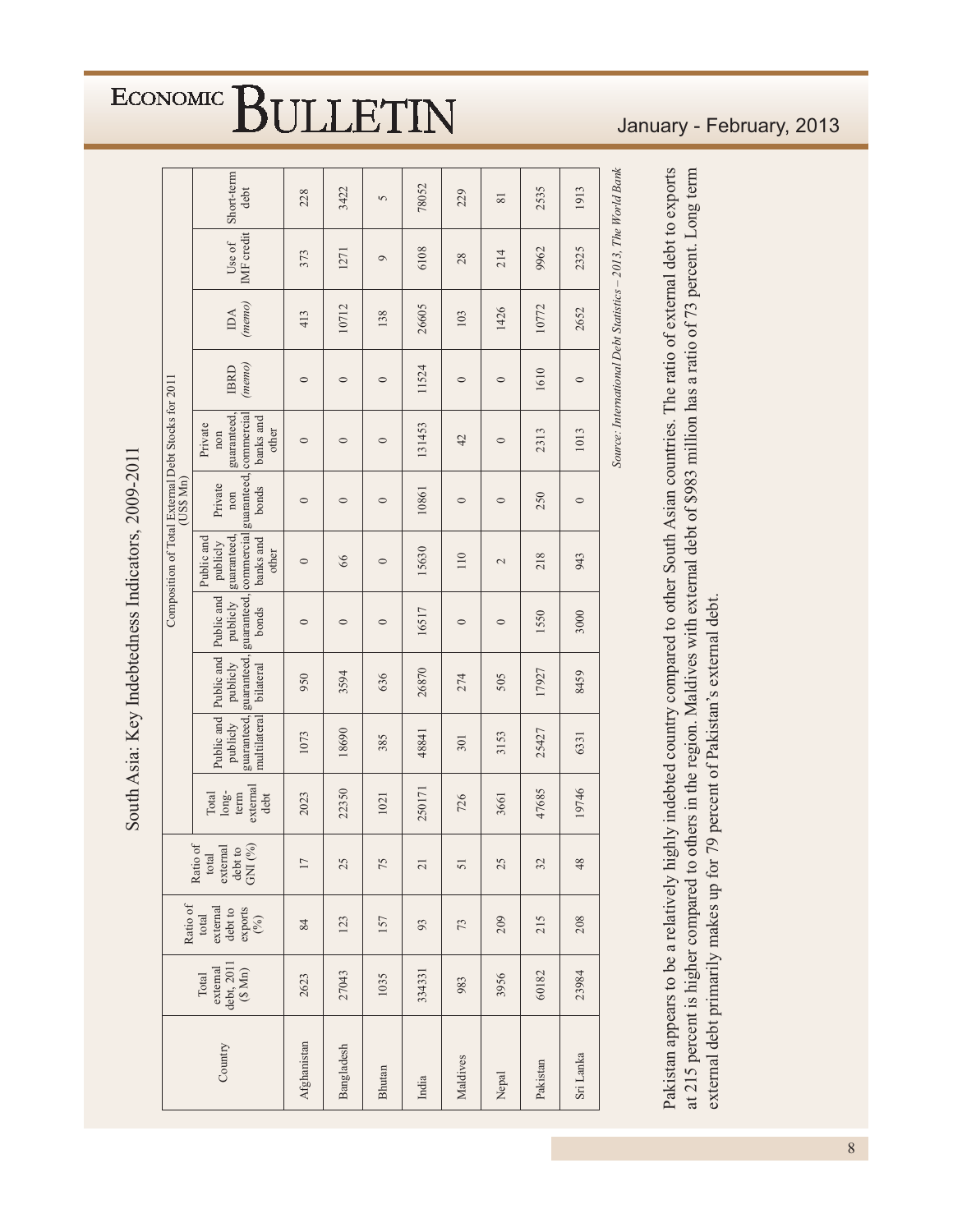base, revenue leakages, evasion and corruption and low level of fiscal effort. In the face of rising public expenditures and little effort at enhancing revenues, the government has resorted to borrowings both domestically and from external sources to finance the budget deficit.

#### **Financing of Budget Deficit**



The accompanying graph shows the financing of the budget deficit. The persistence of large fiscal deficit, financed by borrowing has resulted in the accumulation of public debt (domestic  $&$  foreign) in Pakistan, giving rise to the heavy burden of debt servicing. This

Growing

public debt has emerged as the biggest claimant of public resources and weighs down many development efforts, as resources are used to service the borrowed cost of the debt, rather than enable the country to break out of poverty and other economic and social injustices in society.

> Pakistan's total public debt stood at Rs12,924.3 billion as of end June 2012, equivalent to 62.6 percent of the GDP, with Rs7638.3 billion as domestic debt, Rs4364.5 billion as external debt. Rs694.3 billion as debt from IMF and Rs227.3 billion as external liabilities. In 2000-01 public debt was as high as 93 percent of GDP and accounted for nearly 600 percent of annual revenues. In 2001, Pakistan was the only country in South Asia to be classified as a severely indebted country by the World Bank. However, economic growth accelerated and as many macroeconomic indicators

#### January - February, 2013

improved, public debt indicators also showed improvement. Modest growth in public debt, coupled with a strong growth in GDP led to a significant fall in public debt to GDP ratio from  $82.8$  percent in  $2001-02$  to nearly 56 percent in 2006-07. It has since risen.

External debt has grown less rapidly than domestic debt. In 1990, external debt was nearly 50 percent of GDP and internal debt 42.8 percent. By 2012 external debt stood at 29.1 percent and domestic debt at 37.0 percent. This reflects some limits to external borrowing and heavy reliance on domestic debt.

The composition of domestic and foreign debt has also undergone a change over the decades. In the 1990s the major share, 51 percent of total public debt was accounted by external debt, which has since fallen and the share of domestic debt has risen. Reliance on domestic borrowing has increased substantially in recent years as donors curtailed support due to failure of the government to implement the agreed power sector and taxation reforms under the IMF's Standy Arrangement 2008.

Composi-

tion of

debt has

changed



The government's domestic debt has increased from Rs3275 billion at the end of June 2008 to Rs7638 billion by June 2012 or by 133 percent. Meanwhile, the external debt has grown from Rs2780 billion to Rs4364.5 billion over the same period, or by nearly 57 percent.

External debt was 64 percent of GDP in 1970. However, this ratio has declined to 29 percent by FY12. Pakistan historically had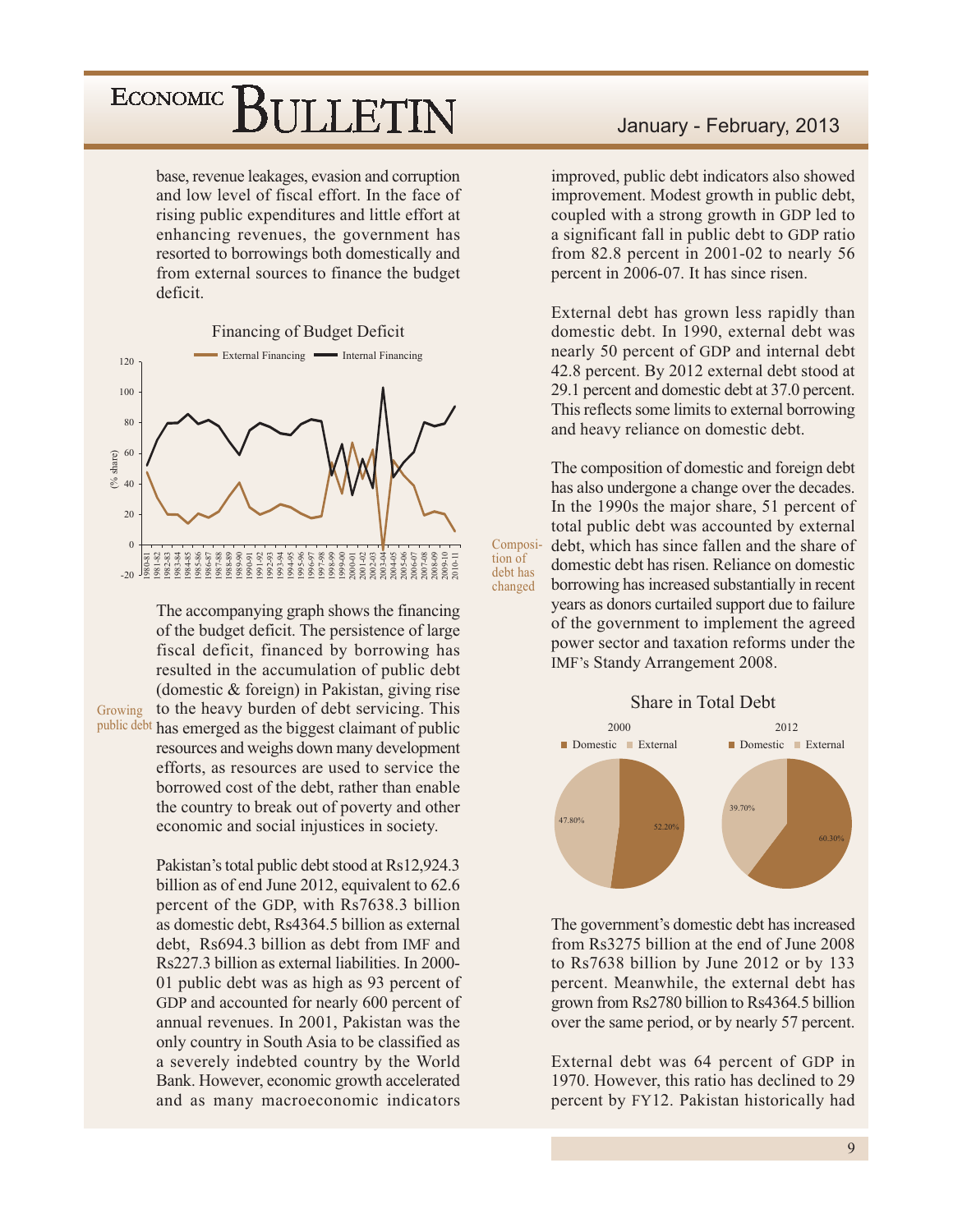higher access to concessional aid than it does in recent times. In the late 1980s and early 1990s, short term debt as a percent of total debt ranged between 12-18 percent. This has since come down to about 3-5 percent.

External debt of Pakistan consists primarily of medium and long term debt (more than one year) of the government with multilaterals (ADB, World Bank and the IMF) and bilaterals who are members of the Paris Club. On September 30, 2012 long term debt stood at \$46.4 billion or 70 percent of total external debt, constituting the largest component of external debt. Debt from bilateral sources includes loan contracted with Paris Club countries and other countries outside the Paris Club. It is the second largest component of external debt. Private sector debt has a small share of 6 percent in total debt. On September 30, 2012 Pakistan owed to IMF a sum of \$7.0 billion.

External

deht

#### **Composition of Pakistan's External Debt Outstanding** as of 30 September, 2012.

| $\sim$ 0.1 $\approx$ 0.0 $\sim$ 0.0 $\sim$ 0.1 $\sim$ 0.1, $\sim$ | $(S \text{ Mn})$ |
|-------------------------------------------------------------------|------------------|
|                                                                   | 30-Sept-2012     |
| Public debt $(1+2+3)$                                             | 56285.6          |
| 1 Government debt                                                 | 46854.7          |
| i) Long term $(>1$ year)                                          | 46445.0          |
| Paris Club                                                        | 15328.5          |
| Multilateral                                                      | 25660.0          |
| Other bilateral                                                   | 2603.3           |
| Euro/Sukuk global bonds                                           | 1550.0           |
| Others                                                            | 1303.1           |
| ii) Short term $(>1$ year)                                        | 409.7            |
| 2 From IMF                                                        | 7004.0           |
| a) Federal government                                             | 1855.0           |
| b) Central bank                                                   | 5149.0           |
| 3. Foreign exchange liabilities                                   | 2426.9           |
| 4. Public sector enterprises (PSEs)                               | 1585.9           |
| a) Guaranteed debt                                                | 220.0            |
| b) Non guaranteed debt                                            | 1365.9           |
| 5. Banks                                                          | 1808.5           |
| 6. Private Sector                                                 | 4495.8           |
| 7. Debt liabilities to direct                                     |                  |
| investors - Intercompany debt                                     | 2067.0           |
| Total external debt $(1+2+3+4+5+6+7)$                             | 66242.8          |

Source: Monthly Statistical Bulletin, February 2013, SBP

The other components of external debt are, debts of public sector enterprises, banks and debts of private sector. Among the Paris Club members, Pakistan owes the largest debt to

#### January - February, 2013

Japan (\$8.1 billion) followed by France (\$2.0 billion). Among the non-Paris Club countries Pakistan owes \$3.2 billion to China. As of June 30, 2012 the country owed Rs25.2 billion to multilateral and others

#### Medium and Long Term Debt **Maior Creditors**  $30 - 06 - 2012$

|                                                  | $(D$ $NII$ |
|--------------------------------------------------|------------|
|                                                  | Amount     |
| Ĭ<br>BILATERAL                                   |            |
| a) Paris Club Countries                          |            |
| France                                           | 2033       |
| Germany                                          | 1683       |
| Japan                                            | 8066       |
| <b>United States</b>                             | 1472       |
| Others                                           | 1760       |
| Sub Total La. Paris Club Countries               | 15014      |
| b) Non-Paris Club Countries                      |            |
| China                                            | 3224       |
| Kuwait                                           | 118        |
| Saudi Arabia                                     | 437        |
| Others                                           | 80         |
| Sub Total I.b. Non-Paris Club Countries          | 3859       |
| Total I. $(a+b)$                                 | 18873      |
| $\mathbf{H}$<br><b>MULTILATERAL &amp; Others</b> |            |
| <b>ABD</b>                                       | 11868      |
| <b>IBRD</b>                                      | 1578       |
| <b>IDA</b>                                       | 10967      |
| <b>IDB</b>                                       | 570        |
| Others                                           | 307        |
| Total II: Multilateral & Other                   | 25290      |
| <b>III BONDS</b>                                 | 1550       |
| <b>IV COMMERCIAL BANKS</b>                       |            |
| Grand Total (I+II+III+IV)                        | 45713      |

Source: Economic Survey, 2011-12, GoP

The terms at which new loans are being contracted by Pakistan has changed over the years. The concessional element was higher in the earlier decades at almost 60 percent, but fell sharply in the 1990s and earlier part contracted of the last decade. In recent years there has been some change, due to grants from the UK. The average interest rate has also changed. The table shows the maturity period of loans has fallen from 33 years to 22 years by 2010.

Terms of

loans

Terms of New Loans Contracted

|                                                         | 1970 |           | 1980 1990 2000 2010      |     |
|---------------------------------------------------------|------|-----------|--------------------------|-----|
| Average Grant Element (%)                               |      |           | 59.0 62.2 35.5 20.7 55.1 |     |
| Average Interest Rate $(\% )$                           | 2.7  | 2.5 $5.2$ | 6.2                      | 2.3 |
| Average Maturity Period (Year) 33.5 35.5 22.9 12.8 22.0 |      |           |                          |     |
| Share of Concessional Debt (%) 68.9 71.2 58.4 55.0 59.1 |      |           |                          |     |

Source: Review of External Debt in Pakistan, August 2012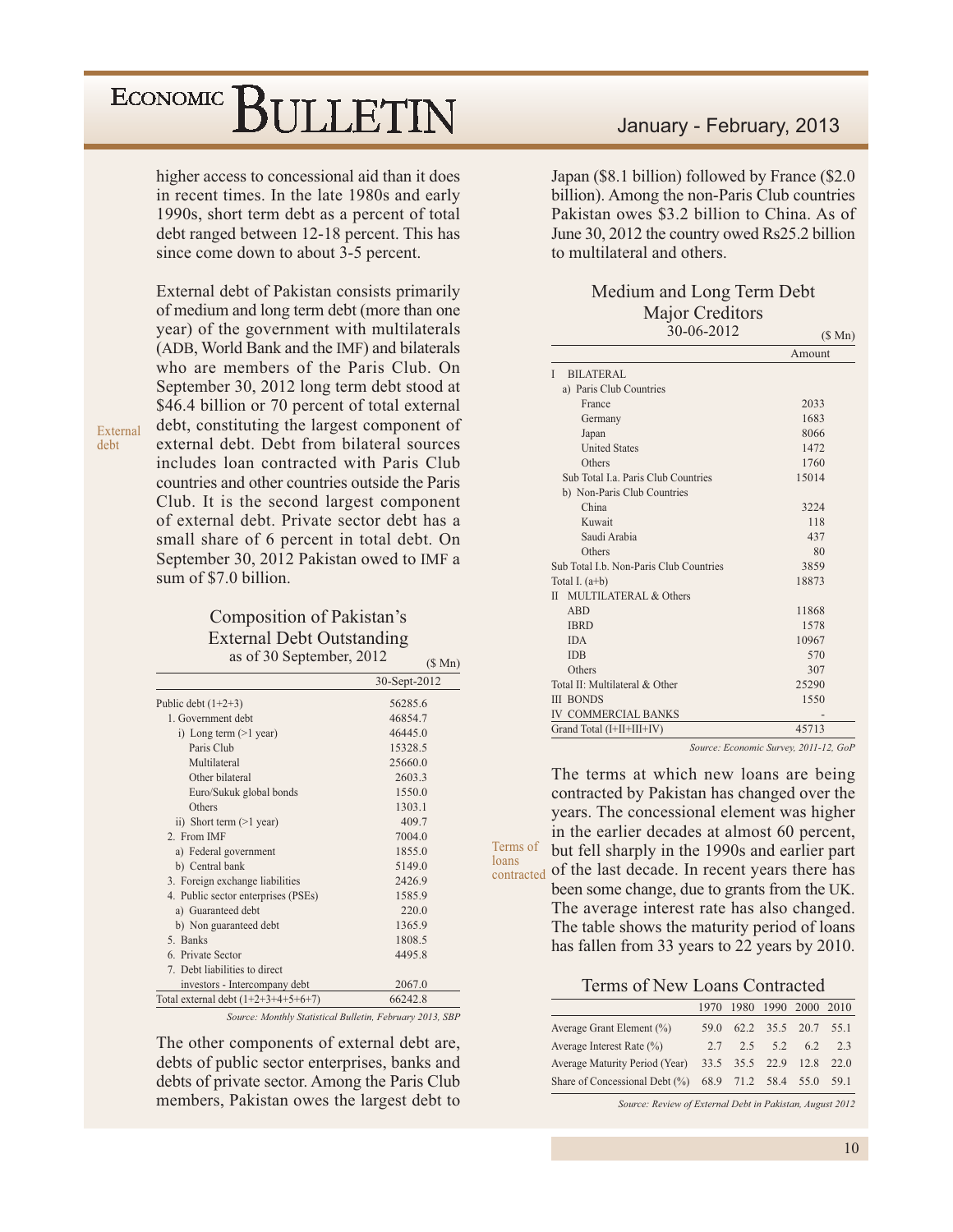Pakistan's domestic debt is classified as. permanent debt (medium and long term), floating (short term) and unfunded debt (nonbank or direct public borrowing, having shares of 21.6 percent, 54.5 percent and 23.9 percent respectively in total domestic debt. Permanent debt mainly consists of medium to long term instruments like Pakistan Investment Bonds and Ijara Sukuk Bonds, Prize Bonds etc. Floating debt is short term debt, raised through domestic borrowings instruments such as treasury bills and State Bank borrowing through the purchase of market related treasury

Domestic

debt

January - February, 2013

bills. Treasury bills are issued in tenors of 3 months, 6 months and 12 months. Unfunded debt is made up of various schemes available under the National Saving Schemes. The Central Directorate of National Savings mobilizes savings in the economy through the various schemes such as Defence Saving Certificates, Special Saving Certificates, Behbood Saving Certificates, Pensioners Benefit Account, Regular Income Scheme among others.

The outstanding amount under the various heads of domestic debt is given below.

|                                           |        |        |        |        |        | (Rs Bn) |
|-------------------------------------------|--------|--------|--------|--------|--------|---------|
|                                           | 2008   | 2009   | 2010   | 2011   | 2012P  | 2013*   |
| <b>Permanent Debt</b>                     | 616.8  | 685.9  | 797.7  | 1125.6 | 1696.9 | 1846.9  |
| Market Loans                              | 2.9    | 2.9    | 2.9    | 2.9    | 2.9    | 2.9     |
| <b>Government Bonds</b>                   | 9.4    | 7.3    | 7.2    | 0.7    | 0.7    | 0.7     |
| Prize Bonds                               | 182.8  | 197.4  | 236.0  | 277.1  | 333.4  | 350.5   |
| Foreign Exchange Bearer Certificates      | 0.2    | 0.2    | 0.1    | 0.1    | 0.1    | 0.1     |
| Special US Dollar Bonds                   | 8.3    | 7.7    | 2.7    | 1.0    | 0.9    | 0.9     |
| Government Bonds Issued to SLIC           | 0.6    | 0.6    | 0.6    | 0.6    | 0.6    | 0.6     |
| Pakistan Investment Bonds (PIB)           | 411.6  | 441.0  | 505.9  | 618.5  | 974.7  | 1075.0  |
| GoP Ijara Sukuk                           | 0.0    | 27.8   | 42.2   | 224.6  | 383.5  | 416.2   |
| <b>Floating Debt</b>                      | 1637.4 | 1904.0 | 2399.1 | 3235.4 | 4143.1 | 4339.0  |
| Treasury Bills through Auction            | 536.4  | 796.1  | 1274.1 | 1817.6 | 2383.4 | 2759.6  |
| Rollover of Treasury Bills discounted SBP | 0.6    | 0.5    | 0.5    | 0.5    | 0.5    | 0.5     |
| Treasury Bills purchased by SBP (MRTBs)   | 1100.4 | 1107.3 | 1124.4 | 1417.3 | 1759.2 | 1578.9  |
| <b>Unfunded Debt</b>                      | 1020.4 | 1270.5 | 1457.5 | 1655.8 | 1798.0 | 1935.8  |
| Defence Saving Certificates               | 284.6  | 257.2  | 224.7  | 234.5  | 241.8  | 259.7   |
| <b>Savings Accounts</b>                   | 27.7   | 16.8   | 17.8   | 17.2   | 21.2   | 19.1    |
| Mahana Amadni Account                     | 2.5    | 2.4    | 2.2    | 2.1    | 2.0    | 2.0     |
| Postal Life Insurance                     | 67.1   | 67.1   | 67.1   | 67.1   | 67.1   | 67.1    |
| Special Saving Certificates and Accounts  | 227.6  | 377.7  | 470.9  | 529.1  | 537.4  | 624.2   |
| Regular Income Scheme                     | 51.0   | 91.1   | 135.6  | 182.6  | 226.6  | 238.7   |
| Pensioners' Benefit Account               | 87.7   | 109.9  | 128.0  | 146.0  | 162.3  | 167.0   |
| <b>Bahbood Savings Certificates</b>       | 229.0  | 307.5  | 366.8  | 428.5  | 480.8  | 496.6   |
| National Savings Bonds                    |        |        | 3.6    | 3.6    | 3.6    | 3.6     |
| G. P. Fund                                | 42.5   | 40.1   | 39.9   | 44.3   | 54.5   | 55.0    |
| Short Terms Savings Certificates          |        |        |        |        |        | 2.2     |
| <b>Total Domestic Debt</b>                | 3274.5 | 3860.4 | 4654.3 | 6016.7 | 7638.1 | 8121.7  |

**Outstanding Domestic Debt** 

P Provisional

\* end September, 2012

Source: Debt Policy Statement 2012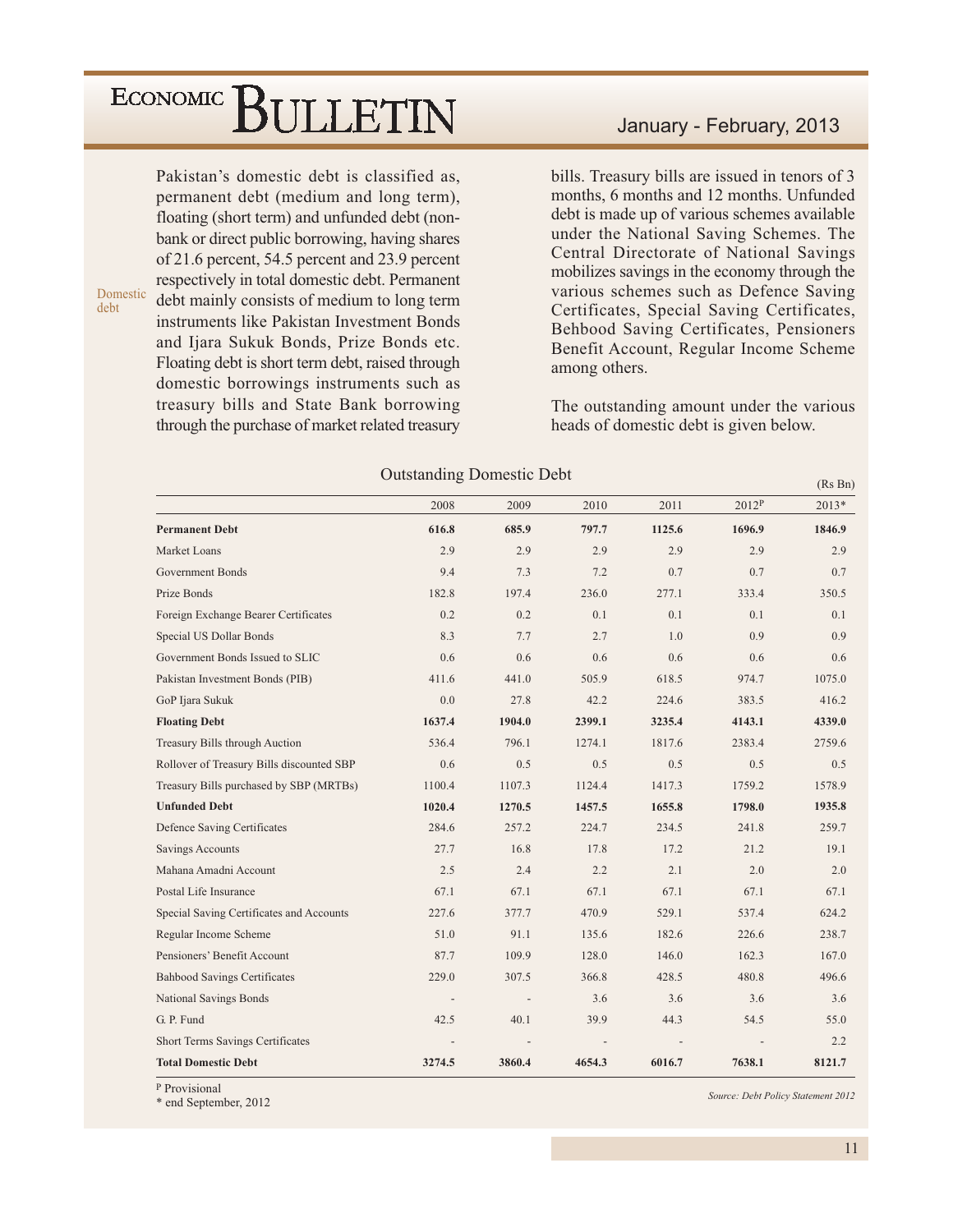The composition of domestic debt has undergone considerable changes over the years.

**Composition of Domestic Debt** % Share in Total Debt

|           |      |      | 1990-00 2002-03 2004-05 2008-09 2010-11 2011-12 |      |      |      |
|-----------|------|------|-------------------------------------------------|------|------|------|
| Permanent | 19.8 | 24.1 | 24.0                                            | 17.7 | 19.0 | 22.2 |
| Floating  | 39.4 | 27.5 | 36.0                                            | 49.3 | 54.0 | 54.2 |
| Unfunded  | 40.7 | 48.4 | 40.0                                            | 33.0 | 27.0 | 23.5 |
|           |      |      |                                                 |      |      |      |

Source: Economic Survey, various issues

The share of unfunded debt in domestic debt increased from 40.7 percent in 1999-00 to 48.4 percent in 2002-03, and thereafter its share has gradually declined. This was mainly because of the rationalization of interest rates of various instruments of the national saving schemes. In the 1990s, attractive real rate of return on the National Saving Schemes (NSS) with the added advantage of being tax exempt had resulted in a sharp rise in unfunded debt. Later, however, with the increase in the inflation rate and boom in property prices, NSS certificates became less attractive to investors to a large extent. Though the rate of return has fallen, NSS have remained popular and support the government in financing its budgetary requirements.

Share of floating

Composi-

domestic

tion of

debt

a sharp increase. Increased holdings of T-bills by scheduled banks have been an important debt rises source of deficit finance in recent years. Government borrowings from the State Bank of Pakistan recorded a slower rise in FY10. The IMF has imposed limits on government borrowings from the State Bank. Consequently, government's budgetary borrowing through the banking system rose.

The share of floating debt in total domestic

debt has considerably increased. It consists

of treasury bills and central bank borrowing

through the purchase of market related treasury

bills. The share of floating debt has recorded

In addition, falling spread between various NSS instruments and T-bill yields have diverted non-banks institution's demand to T-bills. In FY10 the share of permanent debt has also risen, because of higher receipts in PIBs and the rise in the stock of prize bonds due to keen public interest in the newly introduced Rs25,000 denominated bond in FY12.

Interest payments on domestic debt have risen to Rs811.2 billion by end of FY12, against Rs440.2 billion in FY08. In these five years there has been a change in the structure of interest payments made under the various heads of domestic debt. Upto FY10 interest payments on unfunded debt constituted the single largest component of total domestic debt servicing, but in the following year interest payment on floating debt rose due to

Interest payments

the sharp increase in the short term government borrowings, and a re-pricing of the accumulated stock of floating debt as of end FY10. The entire stock of Rs2.4 trillion at the beginning of the year was rolled over during FY11 on higher interest rates, as the SBP policy rate rose by 150 basis points during the first half of FY11, states the SBP Annual Report 2010-11.

Interest payments on permanent debt also grew. Interest payments on unfunded debt grew by 51 percent in FY12, and nearly onethird of the total increase (Rs811.2 billion) was due to encashment by institutional investors from National Saving Schemes, specifically Special Saving Certificates. Earlier, institutional investors were reinvesting interest payments on these certificates, but due to the ban on their participation, large withdrawals were seen during the year.

#### **Interest Payments**

|                                                            |      |                               |                      | (Rs Bn) |
|------------------------------------------------------------|------|-------------------------------|----------------------|---------|
|                                                            |      | FY08 FY09 FY10 FY11 FY12      |                      |         |
| Permanent debt                                             | 51 2 |                               | 57.0 74.3 91.8 136.0 |         |
| Floating debt                                              |      | 116.5 227.2 241.1 361.4 377.1 |                      |         |
| Market Treasury bills                                      |      | 59.1 71.8 101.1 191.9 202.8   |                      |         |
| Market Related Treasury bills 57.5 155.4 140.0 169.5 174.4 |      |                               |                      |         |
| Unfunded debt                                              |      | 272.5 286.0 262.1 197.0 298.0 |                      |         |
| of which                                                   |      |                               |                      |         |
| Defence Saving Certificates 217.5 207.1 146.9 55.9         |      |                               |                      | 70 R    |
| <b>Total Domestic Debt</b>                                 |      | 440.2 570.6 577.7 650.3 811.2 |                      |         |

Source: SBP Annual Reports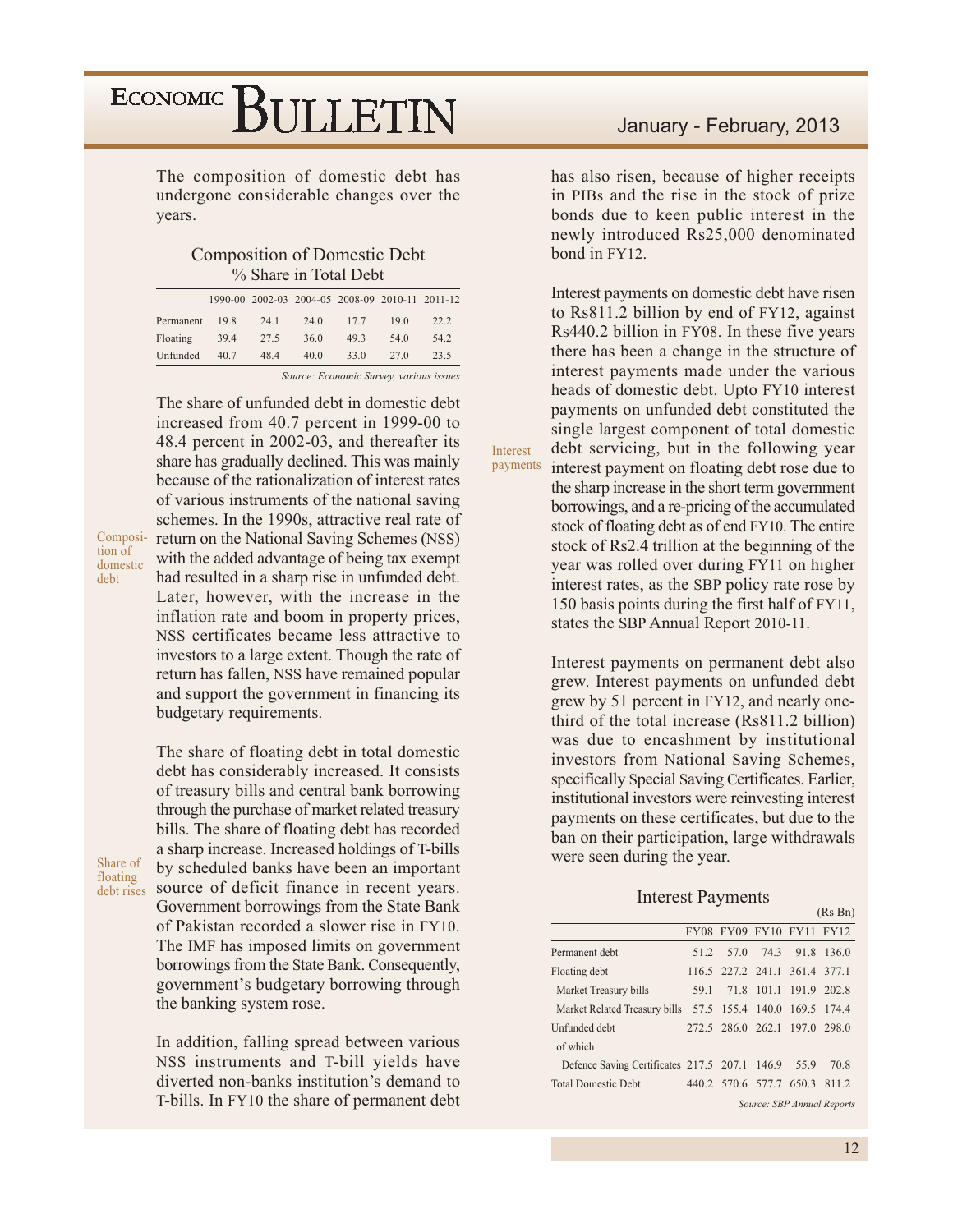Pakistan external debt servicing have risen from \$2.68 billion in FY07 to \$4.29 billion by FY12. While interest payments on external loans saw a decline, repayments of principal rose, due to repayment to the IMF.

#### **External Debt Servicing**

|           |             |             |        |                     | $(D$ IVIII)                      |
|-----------|-------------|-------------|--------|---------------------|----------------------------------|
|           | <b>FY07</b> | <b>FY09</b> | FY10   | <b>FY11</b>         | <b>FY12</b>                      |
| Principal | 1593.1      | 2837.4      | 3123.6 | 2439.0              | 3276.3                           |
| Interest  | 1090.9      | 1158.8      | 1007.1 | 1067.5              | 1014.7                           |
| Total     | 2684.0      | 3966.2      | 4130.8 | 3506.5              | 4291.0                           |
|           |             |             | $\sim$ | $CDD$ $\rightarrow$ | $1n$ , $2n$ , $3n$ , $3n$ , $3n$ |

Source: SBP Annual Report, 2011-12

 $(0.3.5)$ 

Debt sustainability indicators The debt sustainability indicators have shown a mixed trend. There are various such indicators: external debt liabilities to GDP. external debt to reserves, external debt servicing to total revenue, and debt servicing to exports of goods and services. The evaluation of a country's external debt sustainability includes an assessment of its debt carrying capacity as indicated by various solvency and liquidity indicators.

Pakistan's external debt burden as measured by external debt to GDP ratio declined to 28.5 percent in FY12 against 31.5 percent in FY09. There was also some improvement in the debt carrying capacity of the economy as measured by indicators, as interest payments to foreign exchange earnings (FEE) and external debt

#### January - February, 2013

|  | Indicators of External Debt Sustainability |
|--|--------------------------------------------|
|--|--------------------------------------------|

|                             |             |             |             |             | $(\%)$      |
|-----------------------------|-------------|-------------|-------------|-------------|-------------|
|                             | <b>FY08</b> | <b>FY09</b> | <b>FY10</b> | <b>FY11</b> | <b>FY12</b> |
| <b>Solvency indicators</b>  |             |             |             |             |             |
| TED/GDP*                    | --          |             | 33.4        | 30.3        | 27.4        |
| $EDL/GDP*$                  | --          |             | 34.9        | 31.5        | 28.5        |
| <b>IP/FEE</b>               | 3.4         | 3.3         | 2.7         | 2.3         | 2.2         |
| <b>EDS/FEE</b>              | 8.7         | 13.5        | 12.2        | 7.5         | 9.0         |
| IP/XE                       | 6.1         | 6.1         | 5.2         | 4.2         | 5.5         |
| EDS/XE                      | 15.6        | 24.8        | 23.3        | 13.9        | 23.3        |
| <b>Liquidity indicators</b> |             |             |             |             |             |
| STD/TED*                    | --          |             | 3.3         | 2.6         | 2.0         |
| RES/STD*                    | --          |             | 8.7         | 11.7        | 12.0        |
| $(STD+CAB)/RES^*$           | --          |             | 34.9        | 7.5         | 38.8        |
| WoM (Number)                | 17          | 21.1        | 28.2        | 27.8        | 19.9        |

TED: Total External Debt; EDL: External Debt and Liabilities; IP: Interest Payments; EDS: External Debt Servicing; STD: Short Term Debt; CAB: Current Account Balance; WoM: Weeks of Imports; FEE: Foreign Exchange Earnings; XE: Exports Earnings; **RES: Overall Reserves** 

\* Debt data according to new coverage, not available before FY10. Source: SBP Annual Report, 2011-12

servicing to FEE. Both these ratios improved in FY11 because workers' remittances and export proceeds improved, resulting in a growth in FEE. However, in FY12, as debt servicing ratios to foreign exchange earnings and export earnings deteriorated it was reflected in the debt servicing burden which did not show an improvement. Foreign exchange reserves remained under pressure and the ratio short term debt plus current account balance to reserves deteriorated.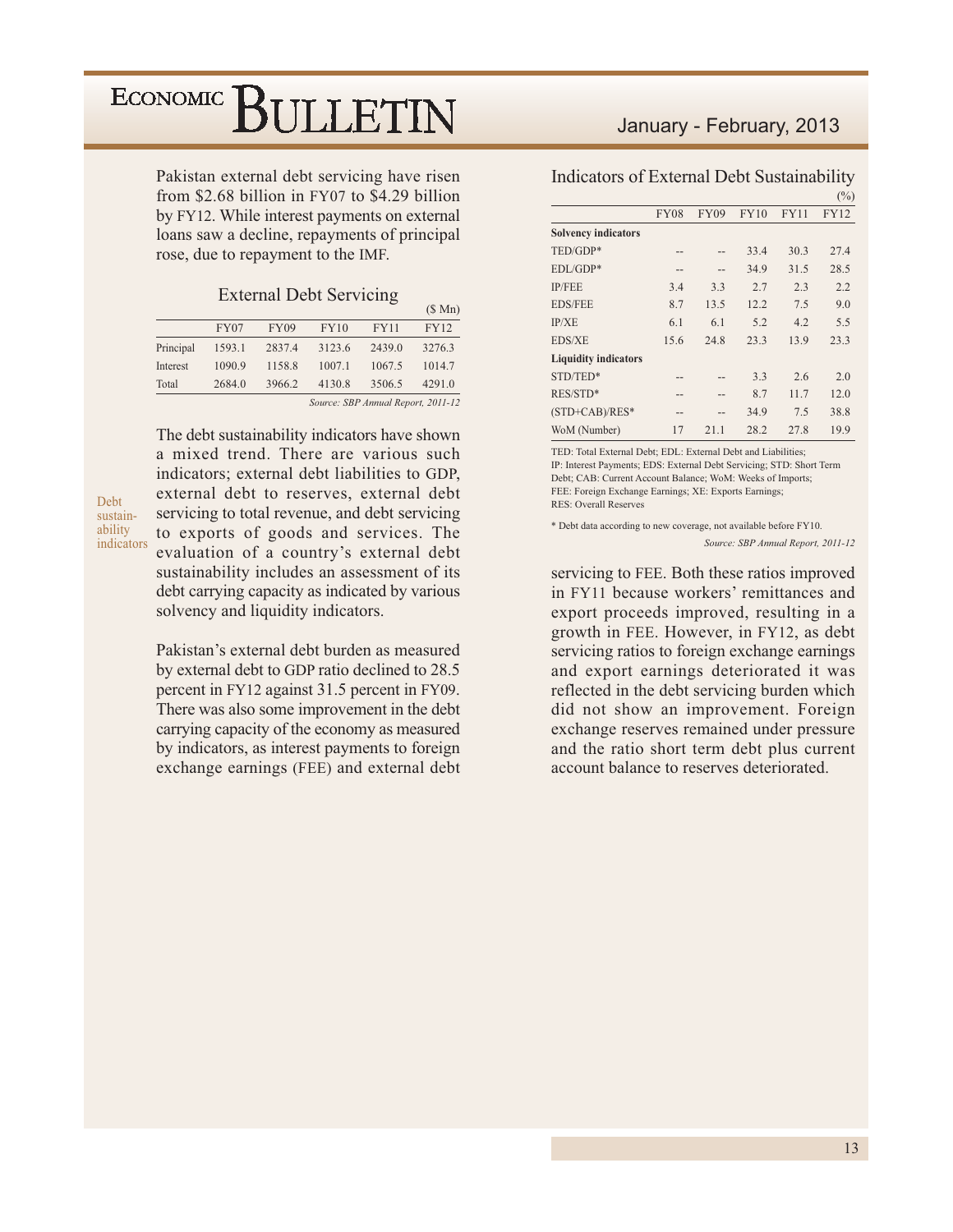#### January - February, 2013



#### **Selected Debt Indicators**



Domestic/External Debt





**Total Debt Servicing** 









 $14$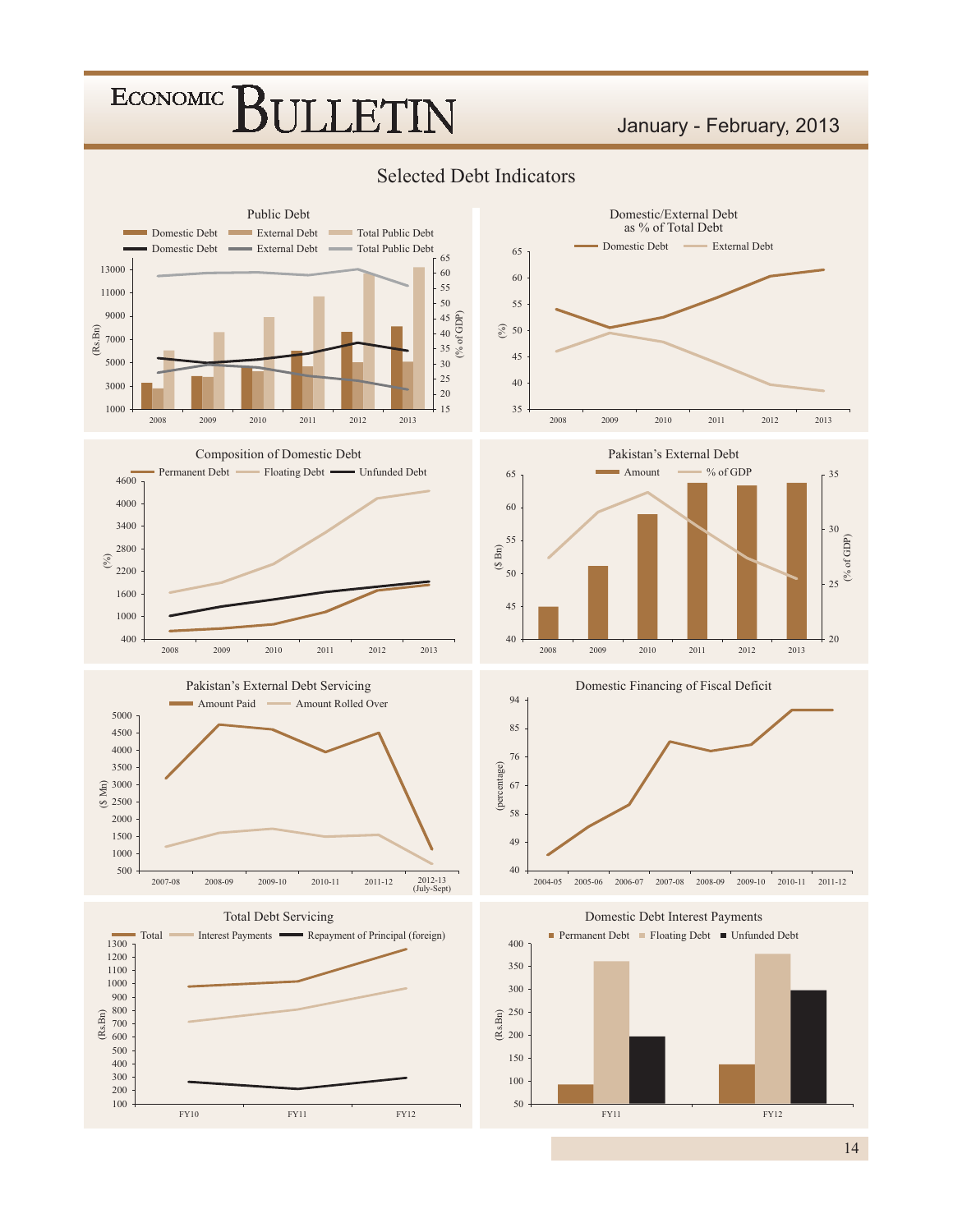### **Pakistan's Economy — 2012**

The Annual Report 2011-12, The State of Pakistan's Economy, State Bank of Pakistan has recently been released. We give below highlights of the Report: -

- The economy showed modest improvement in 2011-12. Gross domestic product (GDP) grew by 3.7 percent during the year, compared with 3.0 percent in FY11. The growth was however, lower against the target of 4.2 percent.
- Commodity producing sectors (agriculture) plus industrial sector) posted a growth of 3.3 percent against 1.5 percent in FY11.
- The growth in the agriculture sector came from major crops and livestock sector.
- The industrial sector grew by 3.4 percent in FY12, higher than 0.7 percent in the previous year.
- $\mathcal{L}^{\pm}$ Modest growth in large scale manufacturing was concentrated in a few sectors. Many industries suffered declines, these include steel, chemicals, tractors, trucks/buses, bicycles. Growth of cotton yarn, cotton cloth, cooking oil, sugar was slower over the previous year. Cement, fertilizer, paper & paper board, showed higher output.
- Services sector showed a sluggish growth of 4.0 percent against 4.4 percent a year earlier.
- Investment rate has been falling. During FY12, the investment-to-GDP ratio reached a low of 12.5 percent, due to security concerns, energy constraints, excess capacity with the manufacturing sector etc.
- Domestic savings have declined over the years. As a proportion of GDP it fell to 5.6 percent in FY12 against 8.6 percent a year earlier and from 11.5 percent in FY08.
- Inflation for FY12 was 11.0 percent, which is lower than the government's target of 12 percent and is also lower than the 13.7 percent posted in FY11.
- The State Bank of Pakistan lowered policy rate by a cumulative 200 basis points during the fiscal year. Policy rate was reduced by 50 bps to 13.5 percent in July 2011 and by 150 bps to 12 percent in October 2011.
- Following the cut in the policy rate, weighted average lending rates of commercial banks saw a reduction of 112 bps to 13.1 percent by June 2012, against 14.1 percent in June 2011.
- Budgetary borrowing from the banking system doubled in FY12 compared to the year earlier. The government borrowed Rs1198.3 billion during FY12, compared to Rs590.2 billion during FY11.
- Loans to the manufacturing sector grew by  $\sim$ only 0.3 percent in FY12, compared to 9.6 percent in FY11. The decline was broadbased, as a large number of industries, either paid off existing loans, and/or reduced their fresh credit demand. The textile sector, one of the biggest users of bank credit, saw a net contraction of Rs23.7 billion in FY12. cement sector saw a contraction of 20.74 percent and sugar 1.2 percent. Fertilizer sector however, saw credit expansion of Rs8.9 billion compared to Rs2.3 billion in FY11.
- In FY12, the budget deficit rose to 8.5 percent of GDP, driven by strong growth in expenditures primarily increase in debt servicing, subsidies and development spending.
- Non-realization of envisaged receipts from the auction of 3G licenses and Coalition Support Fund overshadowed the growth in tax collections. As the external sources of funding dried up, the burden of financing the deficit fell on domestic sources. This has unfavourable implications for the sustainability of Pakistan's public debt.
- Domestic banking system has become the major source of deficit financing, which is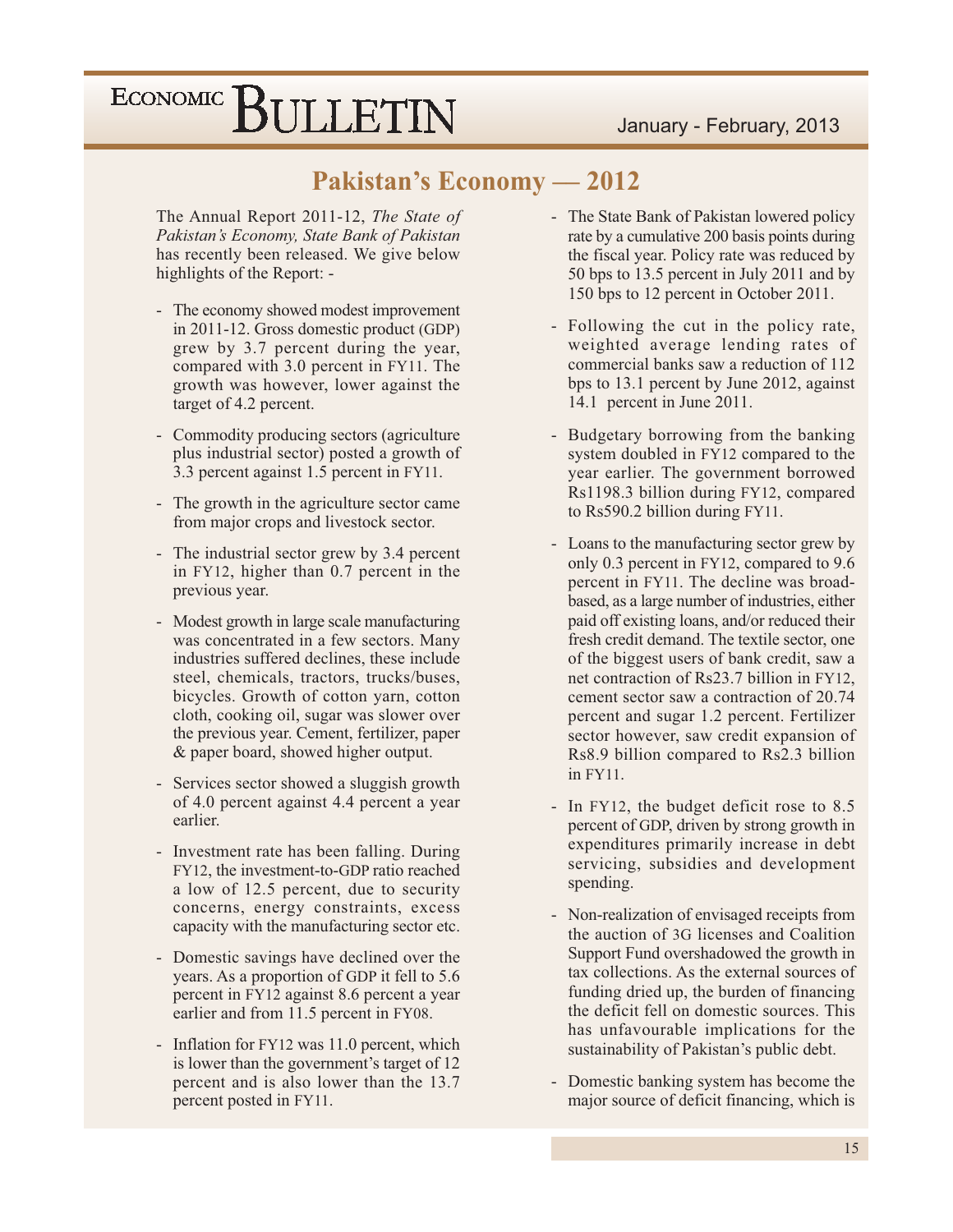not only costly, but also carries a high opportunity cost, in terms of crowding out the private sector. Within the banking system, financing from the central bank increased sharply during the year.

- During FY12, net lending to private sector businesses was only Rs18.3 billion, against Rs692.3 billion that commercial banks lent (in net terms) to finance the budget deficit and the circular debt settlement.
- As of June 2012, just the deficit financing by commercial banks (ie their holdings) of government securities) accounted for 34.4 percent of their aggregate balance sheet, while total private sector lending was only 39 percent; in June 2008, the stock of government securities was only 16.4 percent, while lending to the private sector was 52.4 percent of their total assets.
- FBR's tax-to-GDP ratio increased from 8.6 percent in FY11 to 9.1 percent in FY12.
- Currently, 1 percent of Pakistan's population pays income tax, compared to 3 percent in India and 40 percent in the US.
- Domestic debt servicing and pensions increased significantly. The increase in debt servicing is the result of excessive borrowing from banks, pension increases of 15 to 20 percent was announced in the FY12 budget.
- Public debt-to-GDP increased to 62.6 percent in FY12 compared with 60.9 percent in FY11.
- Pakistan's total public debt stands at Rs12.9 trillion, showing an increase of Rs1.9 trillion during the year. The sharp rise was due to a large fiscal deficit and exchange losses stemming from the depreciation of the Pak Rupee.
- Most of the increase in public debt was contributed by domestic debt, its share increased from 54.7 percent in FY11 to 59.1 percent in FY12.

#### January - February, 2013

- The stock of external debt and liabilities fell by \$569 million to reach \$65.8 billion by end June 2012.
- Pakistan's external debt burden fell from 31.5 percent of GDP in FY11 to 28.5 percent in FY12.
- The country's foreign exchange reserves came under pressure in FY12. During the year, as external loan inflows were not forthcoming, the current account deficit along with payments of external debt, led to a fall in the country's foreign exchange reserves from 27.8 weeks at end June 2011, to 19.9 weeks at end June 2012.
- Gross receipts in National Saving Schemes were higher despite two downward revisions in the rates in October 2011 and January 2012.
- The Central Directorate of National Savings launched certificates of shorter maturities. i.e. 3 month, 6 month and 12 month from July 1, 2012.
- For FY12, exports are estimated at \$24.7 billion, a fall of 2.75 percent over the preceding year, and imports at \$40.1 billion are 11.7 percent higher over \$35.4 billion in FY11. Hence the trade deficit widened to  $$15.5$  billion from  $$10.5$  billion.
- Workers' remittances rose to \$13.2 billion.
- Current account reverted to a deficit (\$4.6) billion) after the surplus (\$0.2 billion) seen  $in$  FY11.
- Foreign direct investment declined to \$812 million in FY12 from \$1.6 billion a year earlier.
- Pakistan was not the only country to experience a worsening external position. In the backdrop of the global recession, a number of emerging economies have experienced a deteriorating external position.
- Pakistan's liquid foreign exchange reserves declined to \$15.3 billion by the end of FY12, compared with \$18.2 billion a year earlier.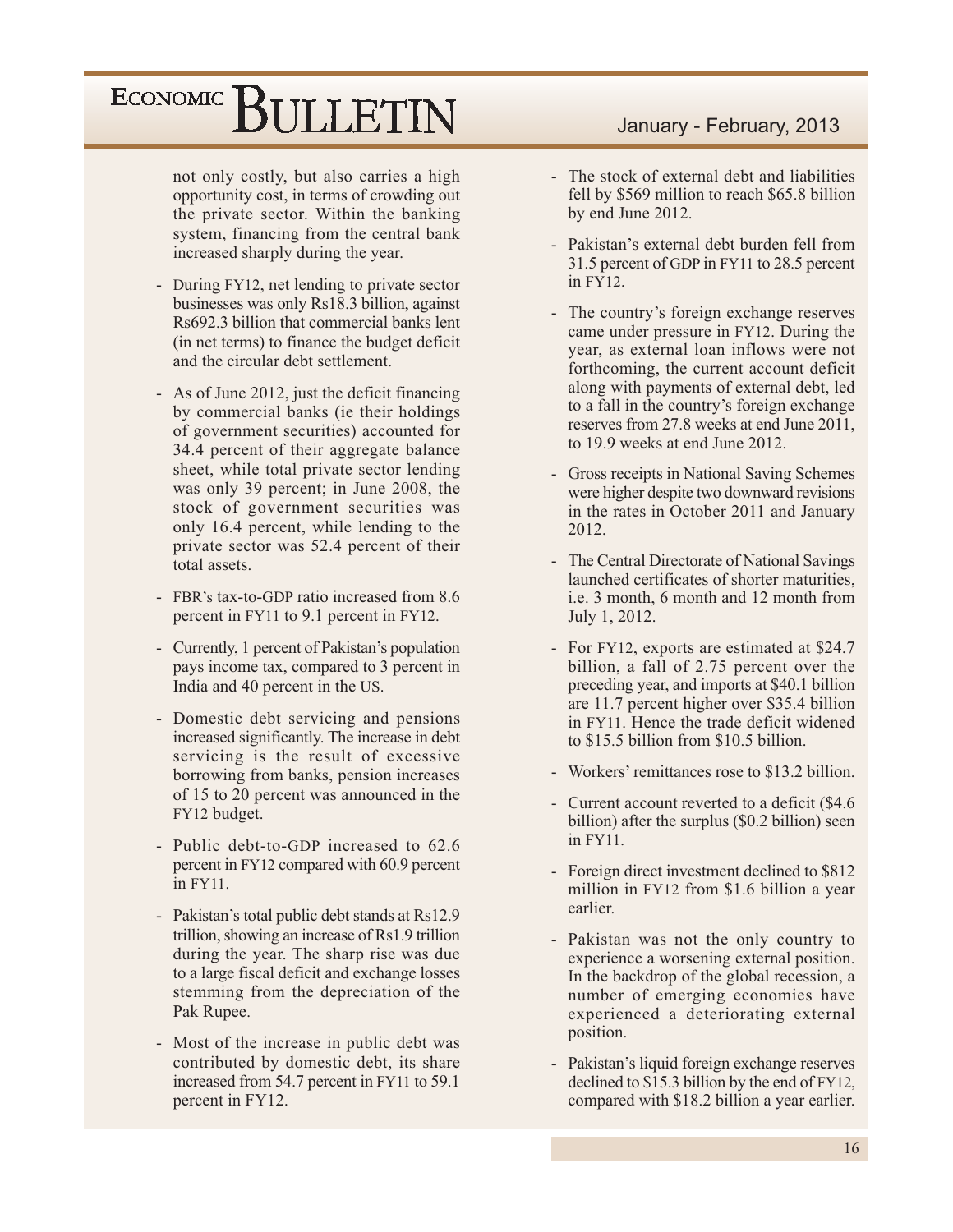### **Strategic Trade Policy Framework 2012-15 Salient Features**

The strategic trade policy announced for a three year period 2012-15 seeks to strengthen Pakistan's export competitiveness. The Policy focuses on regional trade, strengthening of the institutional framework for promotion of exports, creation of regulatory efficiencies, export development initiatives, promotion of domestic commerce and increasing exports from less developed regions of the country and strengthening the monitoring and evaluation mechanism.

- A domestic commerce wing is being set up in the Ministry of Commerce to establish necessary institutional and legal mechanism and business processes that facilitate domestic commerce regulations.
- Rationalize tariff protection policy. The Ministry of Commerce would adopt certain initiatives so to create a competitive environment.
- Pakistan Land Port Authority would be established to strengthen regional trade.
- Export Import Bank would be set up to provide export credit, suppliers credit and export credit guarantees.
- To promote services sector exports, a Services Trade Development Council is being established in collaboration with the relevant sectors.
- National Tariff Commission to be strengthened. A Resource Management Unit in the Ministry of Commerce and an International Trade Dispute Arbitration Council will be established.
- The Training and Product Development Institute would be strengthened.
- Export Promotion Agencies to be strengthened.
- Sector specific export development initiatives announced.
- Mark up support of 2 percent on existing LTFF to leather, engineering goods including auto parts, horticulture, processed food, marble & granite, sports goods and computer related services sectors announced.
- Mark up support of 1.5 percent on export finance scheme to selected export sectors.
- Services Export Development Council to be set up in collaboration with the private sector, to promote export of services.
- Ad hoc relief of 3 percent to selected nontextile exporting sectors to offset the impact of increasing cost of utilities.
- Retail outlets to be set up in major importing countries.
- The government to provide 50 percent subsidy on cost of setting up processing plants and machinery for meat, fruits, vegetables, dates & olives in Balochistan, Gilgit Baltistan, FATA and Khyber-Pakhtunkhwa.
- Rice inspection labs to be upgraded so to ensure that quality rice is exported.
- 100 percent mark up subsidy and 50 percent subsidy would be provided for the installation of wire saw cutting machines in Khyber-Pakhtunkhwa, FATA, Gilgit Baltistan and Balochistan.
- Leather Export Promotion Council would be established to promote export of leather sector.
- Amendments being introduced in trade regulations to simplify the procedures and strengthen the regulatory process.
- Regulate import of non-hazardous plastic scrap.
- Certain concessions allowed to facilitate Pakistani construction companies working abroad.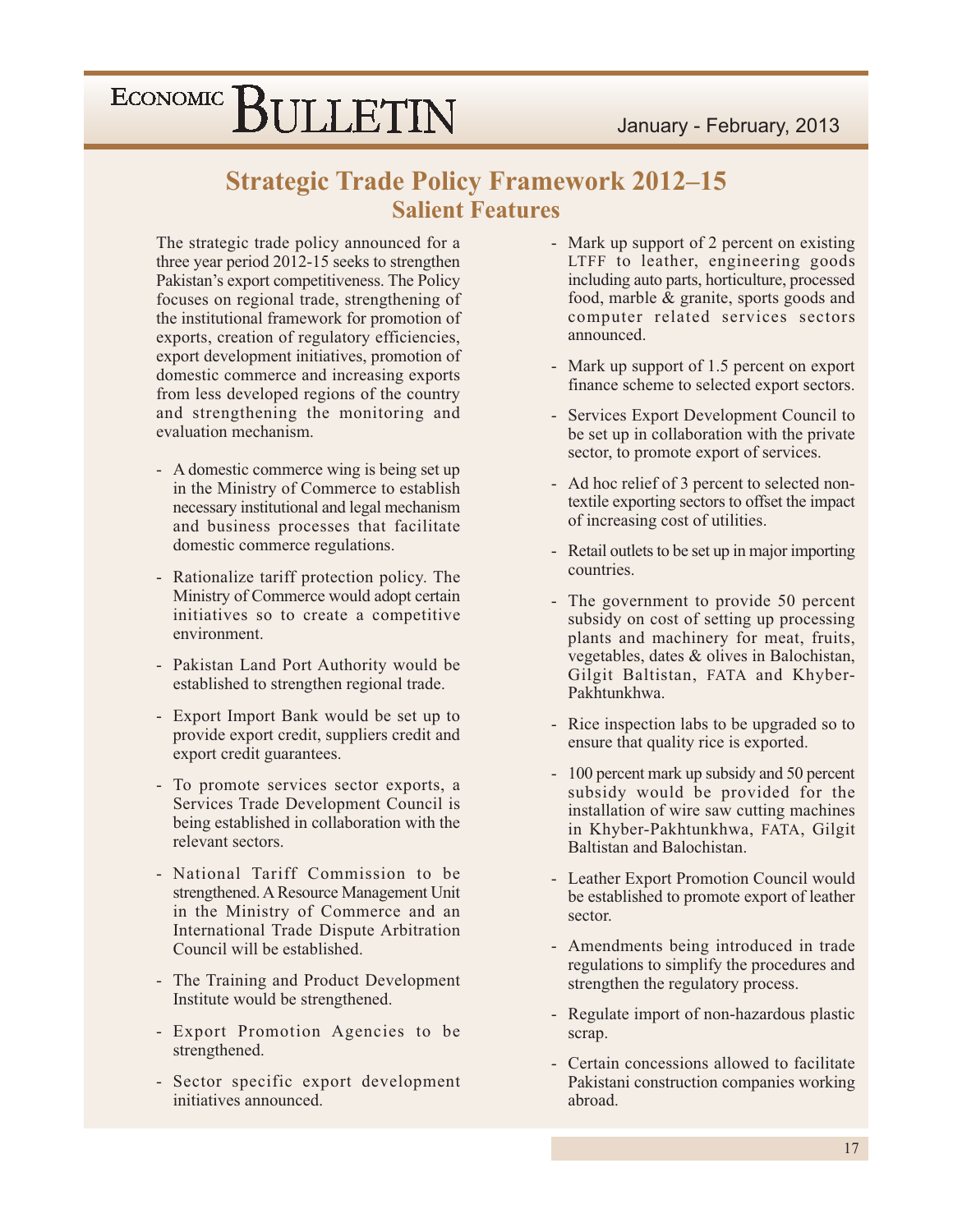$(Rs. Mn)$ 

### NBP, HBL and MCB Bank – Key Financial Indicators

| Heads                       | <b>NBP</b> |           |             |           | <b>HBL</b> |                | <b>MCB</b> |          |                |
|-----------------------------|------------|-----------|-------------|-----------|------------|----------------|------------|----------|----------------|
|                             | $Dec-11$   | $Dec-12$  | $\%$ change | $Dec-11$  | $Dec-12$   | $\frac{0}{0}$  | $Dec-11$   | $Dec-12$ | $%$ change     |
| Investments                 | 319,653    | 344,400   | 8           | 399,939   | 777,185    | 94             | 316,652    | 402,069  | 27             |
| Advances                    | 525,046    | 655,891   | 25          | 416,261   | 460,071    | 11             | 227,580    | 239,583  | 5              |
| Deposits                    | 927,421    | 1,037,785 | 12          | 875,309   | 1,141,165  | 30             | 491,189    | 545,061  | 11             |
| <b>Total Assets</b>         | 1,149,657  | 1,309,339 | 14          | 1,063,854 | 1,517,840  | 43             | 653,233    | 765,899  | 17             |
| <b>Total NPLs</b>           | 88.161     | 88,742    |             | 64,954    | 69,289     | $\overline{7}$ | 26,665     | 25,562   | $-4$           |
| Provision against NPLs      | 63,476     | 69,451    | 9           | 57,343    | 60,313     | 5              | 21,869     | 22,380   | $\overline{2}$ |
| NPL / Total Advances        | 15.0%      | $12.2\%$  | $-18$       | 13.7%     | 13.3%      | $-3$           | 10.7%      | 9.8%     | $-9$           |
| Net NPL / Net Advances      | 4.7%       | 2.9%      | $-37$       | 1.8%      | $2.0\%$    | $\tau$         | $2.1\%$    | $1.3\%$  | $-37$          |
| Specific Provision Coverage | 72.0%      | 78.3%     | 9           | 88.3%     | 87.0%      | -1             | 82.0%      | 87.6%    | 7              |

|                                |            |          |                |          |            |                |            |          | (Rs. Mn)       |
|--------------------------------|------------|----------|----------------|----------|------------|----------------|------------|----------|----------------|
| Heads                          | <b>NBP</b> |          |                |          | <b>HBL</b> |                | <b>MCB</b> |          |                |
|                                | $Dec-11$   | $Dec-12$ | $%$ change     | $Dec-11$ | $Dec-12$   | $\frac{0}{0}$  | $Dec-11$   | $Dec-12$ | % change       |
| Gross Interest Revenue         | 95,325     | 99,611   | $\overline{4}$ | 96,447   | 114,400    | 19             | 68,147     | 68,356   | $\mathbf{0}$   |
| Cost of Funds                  | 48,516     | 55,937   | 15             | 41,563   | 58,324     | 40             | 23,620     | 27,500   | 16             |
| Net Interest Revenue           | 46,810     | 43,674   | $-7$           | 54,884   | 56,076     | $\overline{2}$ | 44,526     | 40,856   | $-8$           |
| Non-Interest Revenue           | 19,337     | 23,849   | 23             | 12,088   | 12,390     | $\overline{2}$ | 8,112      | 9,153    | 13             |
| <b>Total Revenues</b>          | 66,147     | 67,524   | $\overline{2}$ | 66,972   | 68,466     | $\overline{2}$ | 52,639     | 50,010   | $-5$           |
| Provisions                     | 9,880      | 8,367    | $-15$          | 7,134    | 5,506      | $-23$          | 4,168      | 291      | $-93$          |
| <b>Administrative Expenses</b> | 30,255     | 35,899   | 19             | 27,806   | 29,334     | 5              | 16,987     | 17,665   | $\overline{4}$ |
| Pre-tax profit                 | 26,011     | 23,258   | $-11$          | 32,032   | 33,626     | 5              | 31,483     | 32,054   | $\overline{2}$ |
| After-tax profit               | 17,605     | 16,163   | $-8$           | 20,742   | 21,564     | $\overline{4}$ | 19,425     | 20,941   | 8              |
| <b>EPS</b>                     | 9.5        | 8.7      | $-8$           | 17.1     | 17.8       | $\overline{4}$ | 21.1       | 22.8     | 8              |

#### Key Ratios

| $(III \ 70)$                       |          |            |          |            |            |          |  |  |
|------------------------------------|----------|------------|----------|------------|------------|----------|--|--|
| Heads                              |          | <b>NBP</b> |          | <b>HBL</b> | <b>MCB</b> |          |  |  |
|                                    | $Dec-11$ | $Dec-12$   | $Dec-11$ | $Dec-12$   | $Dec-11$   | $Dec-12$ |  |  |
| Return on Assets (pre-tax)         | 2.4      | 2.0        | 3.3      | 2.6        | 5.2        | 4.5      |  |  |
| Return on Assets (After-tax)       | 1.6      | 1.4        | 2.1      | 1.7        | 3.2        | 3.0      |  |  |
| Return on Equity (pre-tax)         | 24.3     | 20.5       | 36.6     | 33.0       | 42.5       | 38.4     |  |  |
| Return on Equity (After-tax)       | 16.4     | 14.3       | 23.7     | 21.1       | 26.2       | 25.1     |  |  |
| <b>Yield on Earning Assets</b>     | 9.7      | 9.2        | 10.6     | 9.4        | 12.4       | 10.7     |  |  |
| CASA Ratio (excluding FI deposits) | 67.2     | 73.1       | 71.4     | 68.4       | 81.0       | 85.0     |  |  |
| Cost of Funds                      | 5.9      | 6.1        | 5.0      | 5.2        | 4.8        | 4.8      |  |  |
| Expense / Revenue                  | 0.46     | 0.53       | 0.40     | 0.42       | 0.30       | 0.34     |  |  |
| Non-Int.inc. as % of total income  | 34.0     | 40.1       | 20.2     | 19.6       | 16.6       | 18.5     |  |  |

*NBP – National Bank of Pakistan* 

*HBL* - Habib Bank Limited  $\boldsymbol{\delta}$ , *k Limited* Society and  $\boldsymbol{\delta}$ ,  $\boldsymbol{\delta}$ 

*k urce: NBP – Financial Control Division*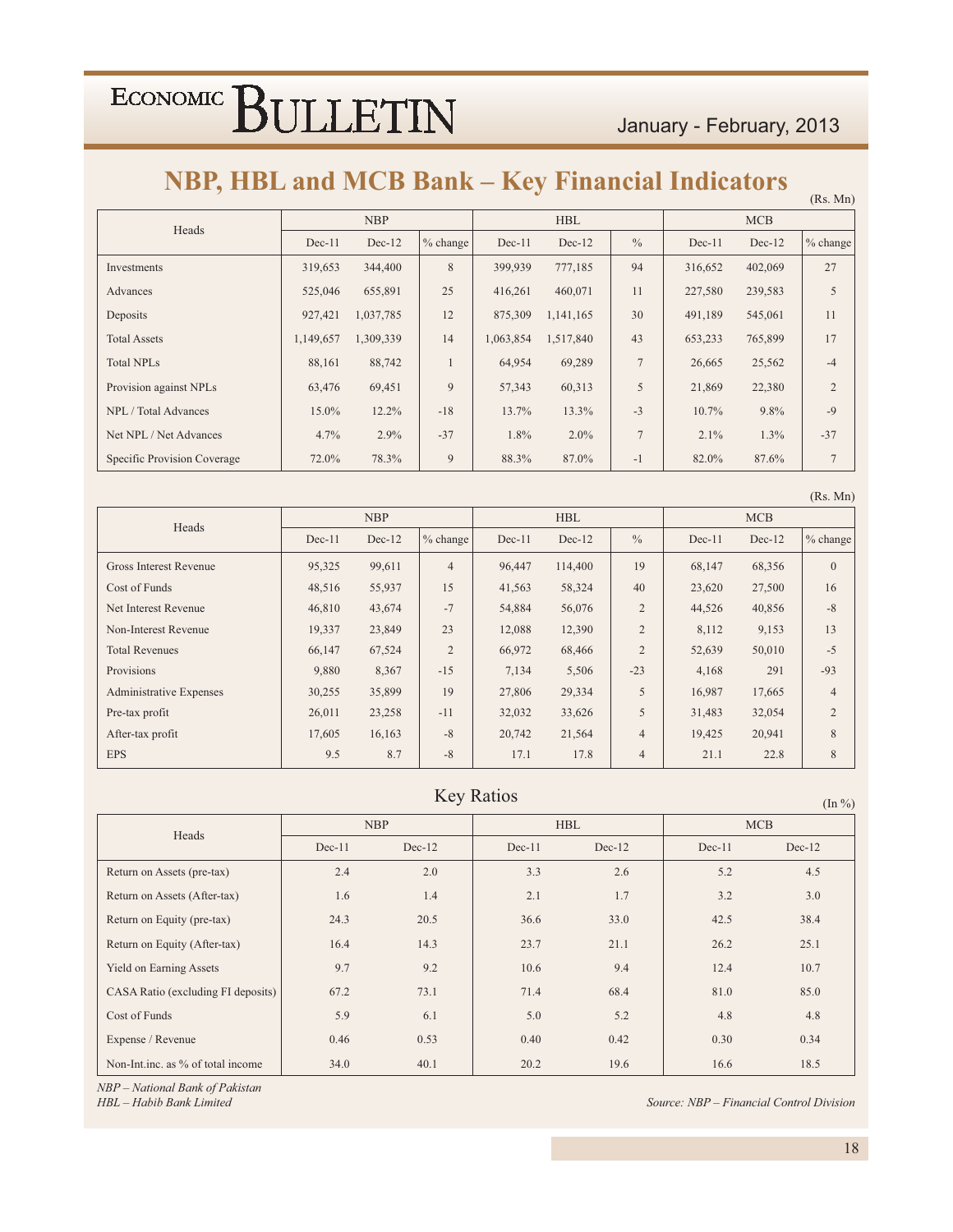### **Market Analysis**

Telecom,

Cements  $&$  IPPs

remained

the star

Market Review - January-February 2013

The market remained volatile during the month of January with KSE-100 index first dipping to a month low of 16,108 points on January 15th, but subsequently increased to close at 17,243 points showing a gain of 2 percent MoM. Political drama over long march as well as rental power case led to the market declining by around 800 points during the first half of the month. IMF mission's concern over economic numbers also added to apprehensions on the macro front. Tactful handling of the long march issue by the government and the opposition parties eased market concerns. As result season started from mid January, the market again started to focus on the corporate earnings, with political temperature also receding.

| Average               |       | Nov-12 Dec-12 Jan-13 $M_0$ |       |        |
|-----------------------|-------|----------------------------|-------|--------|
| Volumes (mn)          | 216   | 165                        | 160   | $-3\%$ |
| Value Traded (PKR mn) | 4.982 | 4.127                      | 4.061 | $-2\%$ |

On a MoM basis, average volumes of All Share index dipped by 3 percent, while value traded also declined by 2 percent. Looking at the indices return shows that KSE-30 increased by 2.3 percent MoM, which was slightly higher than 2 percent return for All Share index.

A closer analysis of monthly data shows that activity remained skewed towards the second half of month, with major uptick witnessed in volumes. Following the decline in political noise, investors again focused on corporate results during the second half of January. After declining by around 800 points in the first half, KSE-100 index jumped by a remarkable 1,135 points in latter half of the month to close at yet another all time high level.

Adjusted for the one off intergroup trade, Banks/DFIs were the biggest buyers during the month of January, as low yields on the fixed income side resulted in increased buying

from them (especially in high dividend yielding companies), plus fresh allocation after year end would have also enticed them Adjusting in increasing their participation on the equities for one side. Individuals and companies (adjusting off deals. Banks/ for one off trade) were the main sellers during DFIs were the month. Individuals were the biggest buyers the biggest during the previous month. Foreigners after buyers remaining net seller during the month of December, again turned back positive in January.

> Among the key sectors, Fixed Line Telecom sector provided the highest return in January after being the biggest underperformer in the previous month. PTCL's share price got a boost from Warid/Singtel deal as it provided a proxy for Ufone's valuation. Overall the telecom sector also outperformed due to rumors of hefty earnings expectations for the 2QFY13. Cement stocks also continued their rally due to elevated earnings being witnessed in current result season and change in sector dynamics. Portfolio allocation towards smaller cement scripts is also said to have increased, which resulted in the sector again outperforming the market. IPP's provided the third best sector return during the month as compelling double digit yields attracted interest towards regular dividend paying companies like Kapco and

> After witnessing a fair bit of volatility in the month of January, the market showed a straight upward trajectory in the month of February despite issues on the economic, political and law & order front intensifying. KSE100 index gained a hefty 932 points (5.4 percent) in February to continue its monthly gain streak, which is ongoing since June 2012.

Hubco (especially from Banks/DFI's).

As bulk of the corporate earnings was announced in this month, investor's interest remained tilted towards this side while ignoring the other political/economic issues. On a MoM basis, average volumes of All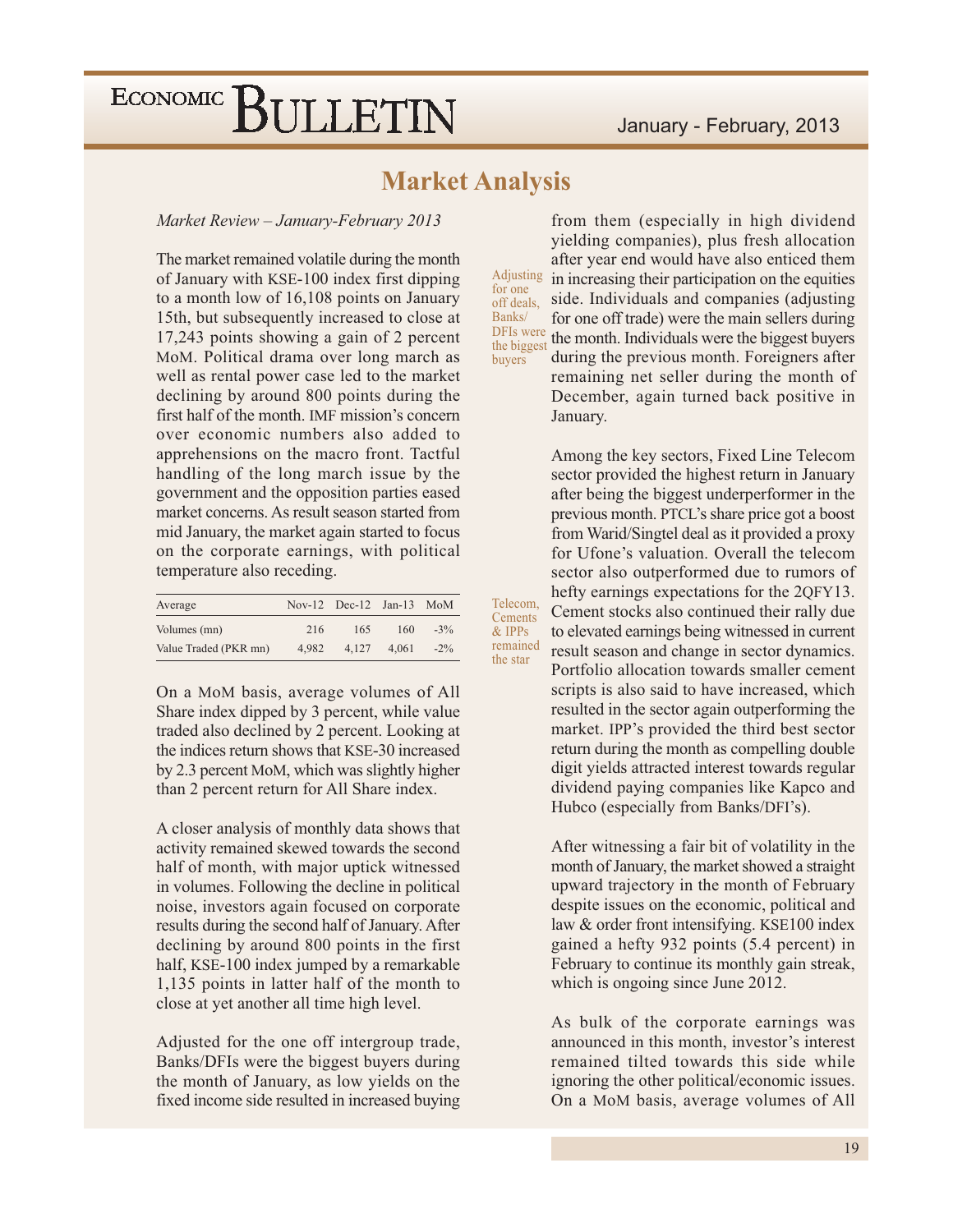Share index increased by a hefty 78 percent, while value traded also improved by the same percentage.

| Average               | $Dec-12$ |       | Jan-13 $\text{Feb-13}$ | - MoM |
|-----------------------|----------|-------|------------------------|-------|
| Volumes (mn)          | 165      | 160   | 286                    | 78%   |
| Value Traded (PKR mn) | 4.127    | 4.061 | 7.231                  | 78%   |



In what is becoming a usual sight in NCCPL figures, foreigners continued to remain on the buying side, with net inflow of USD29mn witnessed in February. CYTD net inflow figures have now reached higher than USD50mn versus a mere USD11mn seen in the corresponding period last year. Companies & NBFC's were also on the buying side, but of smaller proportion. The biggest sellers during the month remained Mutual funds with net outflow of USD22mn. Mutual funds have consistently remained towards the selling side in the recent quarters. Banks/DFIs after being the biggest buyers in the previous month went on to report a net outflow of USD11mn in February.

Among the key sectors, Fixed Line Telecom sector provided the highest return for a second consecutive month, but this time it outperformed by an even bigger margin.

#### January - February, 2013

Telecom sector gave an outstanding return of 27 percent in February (versus KSE-100 index return of 5.4 percent) due to turnaround in sector earnings as they continued to book higher international call charges during the 2QFY13, as well as due to one off's in PTCL's results. Autos and Oil and Gas sector also outperformed the market due to improvement in volumes, and margin revision news in the case of OMC's.

Telecom

outperfor

ms the market

by a big

margin

Future

Outlook

Among the laggards, Banks unperformed the market due to lower spreads being witnessed by the industry, despite decent results/payout under the circumstance. Chemical sector also underperformed despite Engro's share price surge as overall sector uncertainty continued.

With result season almost over and market at an even higher level, we advice investors to start booking profits as economic/political/law & order issues are expected to take centre stage in the coming weeks. Foreign inflows remain the key factor propelling the market to new highs and likewise keeping the locals enthusiastic. However, we maintain our cautious stance especially at such high levels and advice exposure in top picks only. It now seems that we will not be entering the IMF program any time soon. While this seems good for keeping CPI low (election purpose), but this will ultimately have a negative impact on fiscal deficit and external account. This is a dangerous game that the government is playing, fallout of which will borne by the next government. Our top picks at current level are PPL, HUBC, NML, DGKC & PSO.

> (Contributed by Taurus Securities Ltd, a subsidiary of National Bank of Pakistan)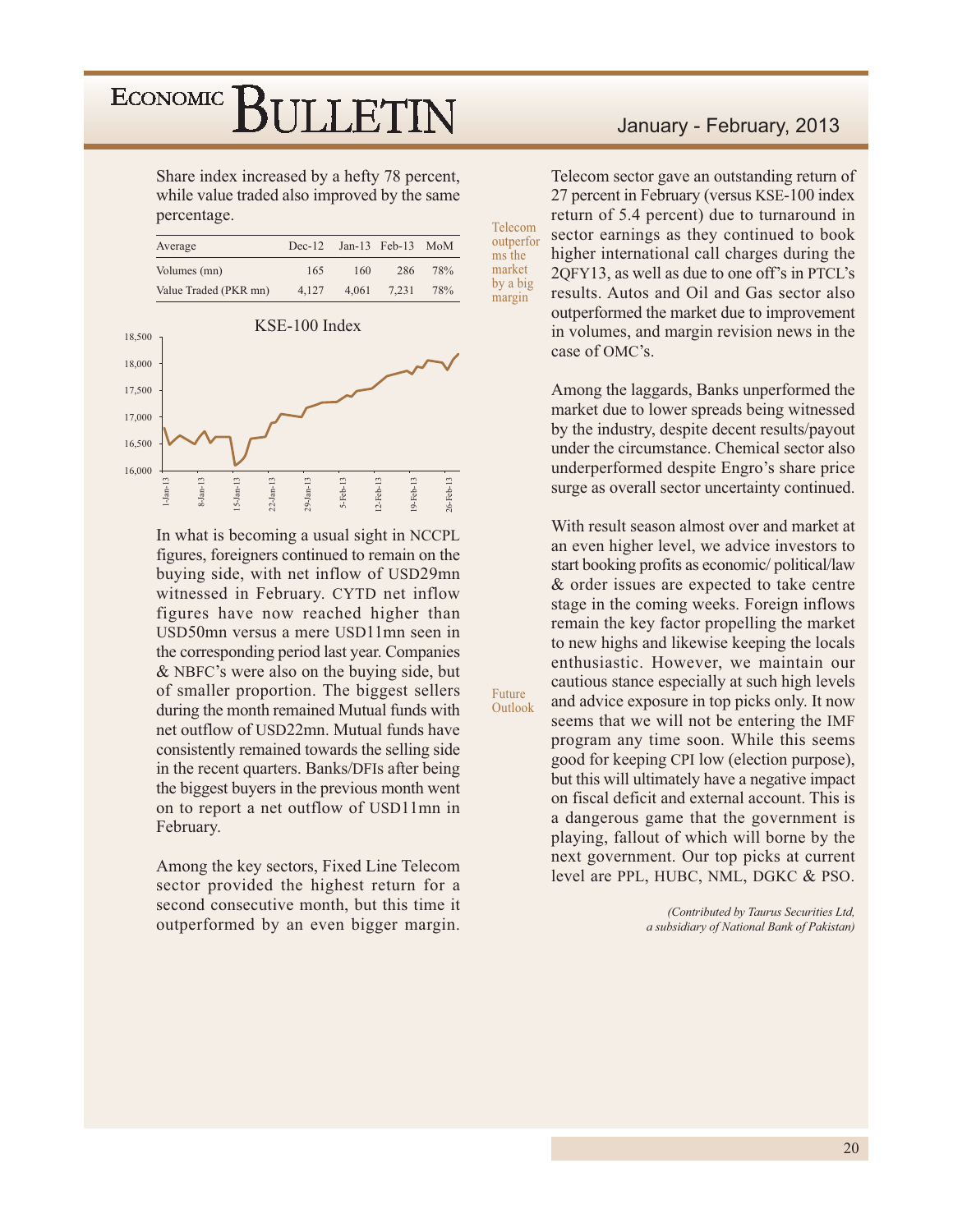#### **Book/Report Reviews**

Rethinking the Role of the **State in Finance** Global Financial Development Report 2013 The World Bank

The Report discusses the role of the state in the financial sector. It focuses on a broad range of stakeholders, including governments, international financial institutions, nongovernmental organizations, academics, private sector participants and the development community. The report offers policy advice based on research and lessons from operational work.

The global financial crisis has shown that active state involvement in the financial sector can help maintain economic stability, drive growth and create jobs. The state has an important role, especially in providing supervision, ensuring healthy competition, and strengthening financial infrastructure. Financial sector policies need to be so designed so to better align private incentives with public interest without taxing or subsidizing private risk-taking.

The Report has five chapters. Chapter 1 introduces measures of different characteristics of financial systems that are useful in benchmarking financial systems around the world. It introduces a major new database, the Global Financial Development Database. Chapter  $2-5$  examine the various aspects of the role of the state as regulator and supervisor. It also reviews international regulatory and supervisory reforms and discusses proposals for further reforms. Chapter 3 focuses on the role of the state in competition policy.

Chapter 3 focuses on the role of the state in competition policy, while chapter 4 examines direct state interventions, particularly the experience with state-owned banks during the financial crisis. Chapter 5 relates to the role of the state in financial infrastructure. The report concentrates on banks. There are some references to and data on financial markets and non-bank financial institutions.

Report of the National Commission for Government Reforms on Reforming the Government in Pakistan Ishrat Hussain

In 2006, the National Commission for Government Reforms was given the task of analysising and recommending on how government, its institutions, and infrastructure can become more effective to meet the social, economic and political challenges that Pakistan faces in the 21st century. The Report covers the restructuring of Government at the Federal, Provincial levels, strengthening of the district government, reorganizing of civil services, improving human resource management policies and practices, with focus on recruitment, training, strengthening key institutions of governance, has addressed issues of compensation and benefits, performance appraisal, promotion policy and career management.

Chapter 7 Simplifying Rules, Processes Procedures shows that the rules and procedures in practice in public sector have adversely affected its working. The Commission has simplified rules and procedures to achieve the objective of efficiency and effectiveness.

Given the importance of education and the need to make quality education accessible to all the Commission has made recommendations for the consideration of Federal and Provincial Governments in Chapter 8. The recommendations are expected to improve governance in public sector education and would also involve the private sector in a more meaningful way.

The Commission has recommended reforms in a few selected areas of the health sector so to improve provision of better health facilities to the people of Pakistan. One of the chapters deal with police reforms, another with land revenue administration reforms. another chapter with reforms of selected key institutions.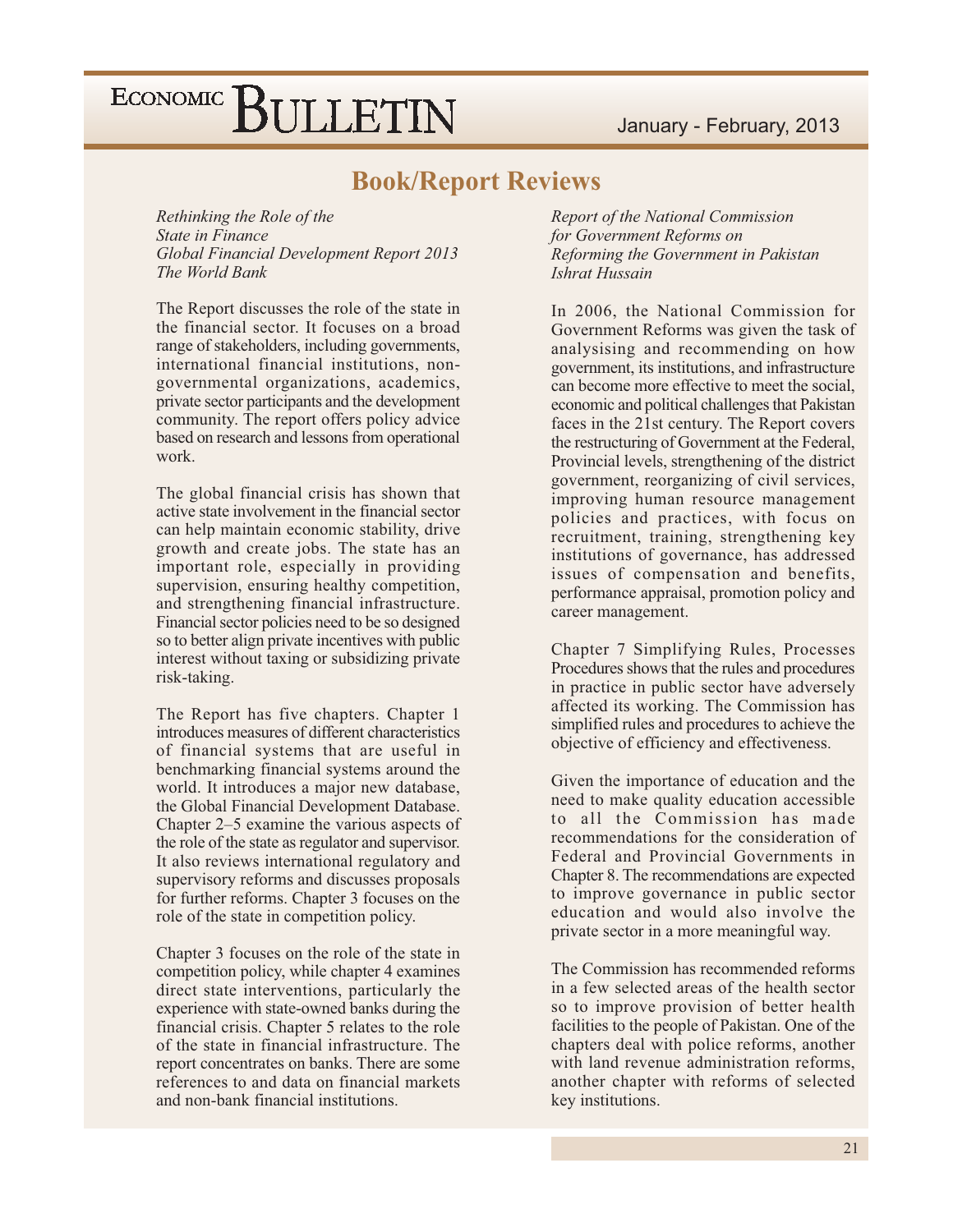The Millennium Development Goals And the Road to 2015 Building on Progress and Responding to Crisis The World Bank (2012)

The Report seeks to show the progress made in achieving the Millennium Development Goals target by 2015. It shows the achievements of the past 20 years and the challenges ahead. The eight MDGs are supported by 18 quantified targets and 60 indicators. Over the past decade, global progress has been made on the MDGs.

Progress on reducing poverty has been strong. Good progress has also been made on achieving universal primary education, eliminating gender disparities in primary and secondary education, and increasing access to safe drinking water. As a result, many countries have achieved or are likely to achieve the MDG targets set for 2015 in these areas. Progress on other MDGs — especially those related to health has been less encouraging. It has been slower in reducing child mortality and malnutrition. Progress on improving sanitation has been much slower – indeed. some of the slowest progress among the MDG target.

Progress on the MDGs has been particularly slow in low income countries. Lower middle income countries have done much better. though they still face serious challenges. A third are expected to achieve the poverty reduction target, and 38 percent have attained universal primary school completion, with another 7 percent on track to do so. Two thirds of lower middle-income countries have attained or are expected to attain gender equality in secondary schools. And 43 percent are expected to achieve the safe drinking water target. Two areas where lower middle income countries have done poorly are child mortality and sanitation access. Progress has been fastest among upper middle income countries.

Among regions, Sub-Saharan Africa lags on all the MDGs, including poverty reduction. The impact of global financial crisis on the MDGs would have been far worse but for the

#### January - February, 2013

policy responses adopted by many countries which helped mitigate the effects of the crisis.

Gender and Urban Poverty in South Asia Proceedings Report of the 2012 Subregional Workshop **Asian Development Bank** 

A subregional workshop on gender and urban poverty in South Asia was held in March 2012 in Colombo, Sri Lanka. It was attended by participants from Bangladesh, Bhutan, India, the Maldives, Nepal and Sri Lanka, who shared their experiences in addressing gender and social inclusion issues in urban sector policies and projects in their respective countries. They also suggested approaches on how to achieve equitable and sustainable growth with poverty reduction in South Asia.

The urban population of these countries is growing rapidly, and urban poverty and social exclusion are recognized as growing problems in South Asia, where 35 percent of the urban population lives in slums and informal settlements without access to secure housing, affordable basic services, and regular income earning opportunities. These countries face enormous challenges with urbanization. There is lack of affordable land in urban areas giving rise to slums and lack of security of tenure is the key constraint to improvements in basic services.

Legal and regulatory reforms are needed to ensure security of tenure, lack of formal employment and regulatory framework have led to the growth of the informal sector in urban areas. Labour and financial sector policies need to be addressed for poor urban people need opportunities for employment generation so that they can improve their livelihoods, legal reforms are necessary and need to be enforced, gender issues to be addressed. To meet the demands of growing urban population a strong partnership between government, private sector and civil society is needed. Pro poor and gender inclusive targets/features are integrated which would improve outreach to the poor.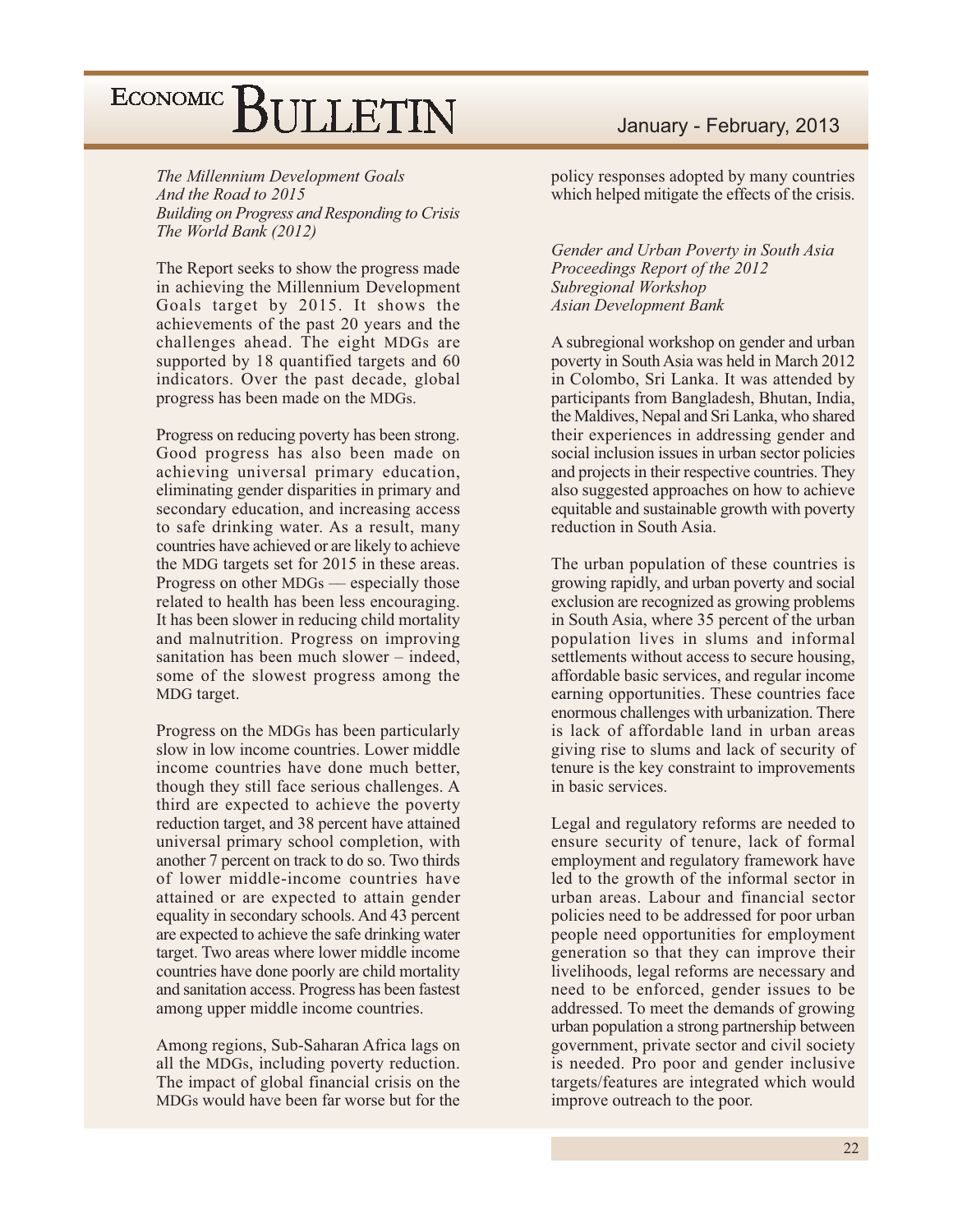### January - February, 2013

### **Pakistan Economy - Key Economic Indicators**

|                                  | Unit               | 2005-06 | 2006-07 | 2007-08 | 2008-09 | 2009-10 | 2010-11 | $2011 - 12^{P}$ |
|----------------------------------|--------------------|---------|---------|---------|---------|---------|---------|-----------------|
| <b>Output and Prices</b>         |                    |         |         |         |         |         |         |                 |
| <b>GNP</b> Size                  | Rs.bn              | 7773    | 8831    | 10452   | 13070   | 15370   | 18853   | 21679           |
| <b>GDP</b> Size                  | Rs.bn              | 7158    | 8235    | 9922    | 12110   | 14034   | 17093   | 19437           |
| Income Per Capita                | $\mathbb{S}$       | 823     | 904     | 1015    | 990     | 1068    | 1258    | 1372            |
| Real Growth                      | $(\%)$             |         |         |         |         |         |         |                 |
| <b>GNP</b>                       |                    | 5.6     | 6.7     | 3.7     | 2.1     | 4.1     | 3.5     | 4.0             |
| <b>GDP</b>                       |                    | 5.8     | 6.8     | 3.7     | 1.7     | 3.1     | 3.0     | 3.7             |
| Agriculture                      |                    | 6.3     | 4.1     | 1.0     | 4.0     | 0.6     | 2.4     | 3.1             |
| Manufacturing                    |                    | 8.7     | 8.3     | 4.8     | $-3.6$  | 5.5     | 3.1     | 3.6             |
| Services Sector                  |                    | 6.5     | 7.0     | 6.0     | 1.7     | 2.6     | 4.4     | 4.0             |
| Prices*                          | $(\%)$             |         |         |         |         |         |         |                 |
| <b>Consumer Price Inflation</b>  |                    | 7.9     | 7.8     | 12.0    | 17.0    | 10.1    | 13.7    | 11.0            |
| <b>Wholesale Price Inflation</b> |                    | 10.1    | 6.9     | 16.4    | 18.9    | 13.8    | 21.2    | 10.4            |
| Food Inflation CPI               |                    | 6.9     | 10.3    | 17.6    | 23.7    | 12.6    | 18.3    | 11.0            |
| Non Food Inflation CPI           |                    | 8.6     | 6.0     | 7.9     | 18.4    | 8.3     | 10.7    | 11.0            |
| Core Inflation <sup>†</sup>      |                    | 7.5     | 5.9     | 8.4     | 11.4    | 7.6     | 9.4     | 10.6            |
| <b>GDP</b> Deflator              |                    | 10.5    | 7.7     | 16.2    | 20.0    | 12.4    | 18.2    | 9.7             |
| Gold Tezabi (Karachi)            | Rs./10 grams       | 10317   | 12619   | 16695   | 22195   | 29587   | 37658   | 48444           |
| Petrol Super                     | Rs/Ltr             | 55.12   | 56.00   | 57.83   | 67.68   | 67.56   | 75.70   | 91.33           |
| Kerosene Oil                     | Rs/Ltr             | 36.19   | 39.09   | 43.44   | 66.79   | 72.65   | 84.89   | 103.09          |
| Wheat Flour (Avg. Quality)       | Rs/Kg              | 13.06   | 13.64   | 18.07   | 25.64   | 28.77   | 29.56   | 30.15           |
| <b>Savings and Investment</b>    | $%$ GDP            |         |         |         |         |         |         |                 |
| National Savings                 |                    | 18.2    | 17.4    | 13.6    | 12.5    | 13.3    | 13.2    | 10.5            |
| Domestic Savings                 |                    | 16.3    | 15.6    | 11.5    | 9.8     | 9.5     | 8.6     | 5.6             |
| <b>Gross Fixed Investment</b>    |                    | 20.5    | 20.9    | 20.5    | 16.6    | 14.0    | 11.5    | 10.9            |
| Public Sector                    |                    | 4.8     | 5.6     | 5.4     | 4.3     | 3.5     | 2.9     | 3.0             |
| Private Sector                   |                    | 15.7    | 15.4    | 15.0    | 12.3    | 10.4    | 8.6     | 7.9             |
| <b>Public Finance</b>            |                    |         |         |         |         |         |         |                 |
| Revenue Receipts (Fed Govt)      | $%$ GDP            | 14.1    | 15.0    | 14.6    | 13.2    | 13.9    | 12.4    | 11.7            |
| <b>Tax Revenue</b>               | $%$ GDP            | 10.5    | 10.2    | 10.3    | 9.8     | 10.0    | 9.3     | 9.4             |
| <b>Total Expenditure</b>         | $%$ GDP            | 18.4    | 20.8    | 22.2    | 16.5    | 17.4    | 14.9    | 13.5            |
| Overall Budget Deficit           | $%$ GDP            | 4.3     | 4.4     | 7.6     | 5.3     | 6.3     | 6.6     | 8.5             |
| FBR Tax Collection (Fed Govt)    | Rs.bn              | 713.5   | 847.2   | 1008.1  | 1161.1  | 1327.4  | 1558.2  | 1881.5          |
| <b>Direct Taxes</b>              | $%$ share          | 31.5    | 39.4    | 38.4    | 38.2    | 39.6    | 38.6    | 38.9            |
| <b>Indirect Taxes</b>            | $%$ share          | 68.5    | 60.6    | 61.6    | 61.8    | 60.4    | 61.3    | 61.1            |
| <b>Internal Debt Outstanding</b> | Rs.bn              | 2337    | 2610    | 3275    | 3861    | 4651    | 6012    | 7638            |
| Funded Debt                      | % of Internal Debt | 62.3    | 64.0    | 68.8    | 67.1    | 68.7    | 72.5    | 76.5            |
| <b>Unfunded Debt</b>             | % of Internal Debt | 37.7    | 36.0    | 31.2    | 32.9    | 31.3    | 27.5    | 23.5            |
| <b>Monetary Sector</b>           |                    |         |         |         |         |         |         |                 |
| Growth of Broad Money (M2)       | $\%$               | 15.1    | 19.3    | 15.3    | 9.6     | 12.5    | 15.9    | 14.1            |
| Currency in Circulation          | Rs.bn              | 740.4   | 840.2   | 982.3   | 1152.2  | 1295.4  | 1501.4  | 1673.7          |

 $\frac{P}{P}$ Provisional. \* The base for price indices have been changed as 2007-08 new base year. \*non-food non-energy.